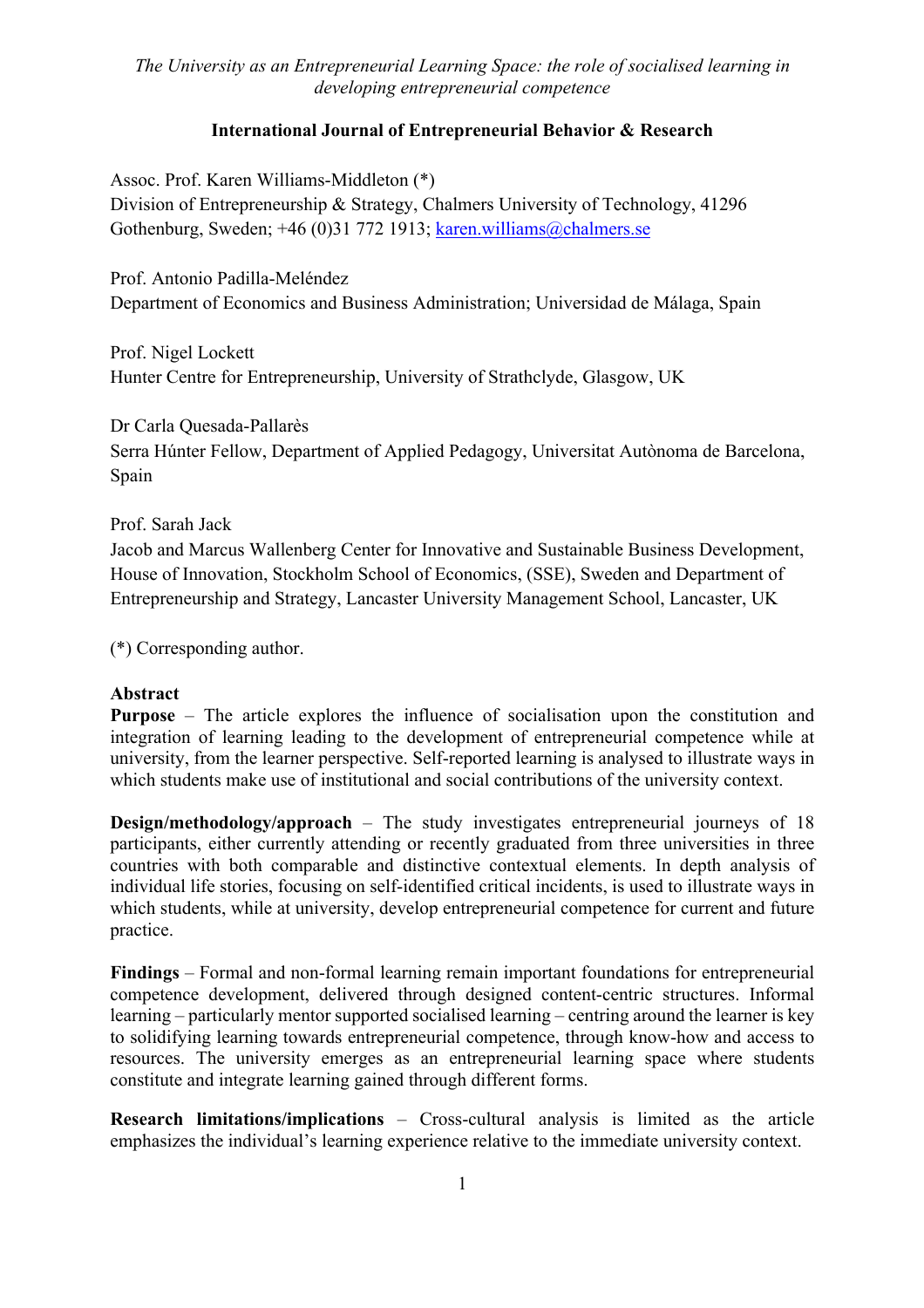**Practical implications** – Universities play a critical role as entrepreneurial learning spaces beyond formal and non-formal learning. This includes dedicating resources to orchestrate informal learning opportunities and enabling interaction with the different agents that contribute to socialised situated learning, supporting entrepreneurial competence development. Universities need to take responsibility for facilitating the entirety of learning.

**Originality/value** – Socialised learning in combination with other forms of learning contributes to student development of entrepreneurial competence while situated in the university context.

#### **Introduction**

A significant amount of research and policy initiatives focus on the role of higher education in fostering entrepreneurship and developing entrepreneurial competence (Arthur et al., 2012, Rae and Wang, 2015). For example, a joint policy report from UK organizations addressing entrepreneurial activity<sup>1</sup> urged universities to "institute a systematic overhaul of academic disciplines so that entrepreneurship education is embedded in every subject", recognizing that entrepreneurship is currently "taught primarily through modules in business school courses and extra-curricular activity" (Herrmann et al., 2008, p. 6). This highlights that the delivery of entrepreneurship is seen as significantly limited by universities' organizational structures (European Commission 2008), and even in attempting to address the need for change, emphasis is placed on institutional design (Audretsch, 2014) rather than on the learning experience of the individual (Williams Middleton and Donnellon, 2014). Moreover, while policy argues for the embeddedness of entrepreneurial competence development across educational disciplines to help bridge education and work life (Bacigalupo et al., 2016, Herrmann et al., 2008), how entrepreneurial competence development should be carried out, assessed, and qualified in institutional settings such as formal education at university is unclear and strongly debated (Blenker et al., 2011, Byrne et al., 2014, Fayolle and Gailly, 2008, Lackéus, 2015, Pittaway and

<sup>&</sup>lt;sup>1</sup> The report is a coordinated effort from The Council for Industry and Higher Education (CIHE), The National Council for Graduate Entrepreneurship (NCGE) and The National Endowment for Science, Technology and the Arts (NESTA).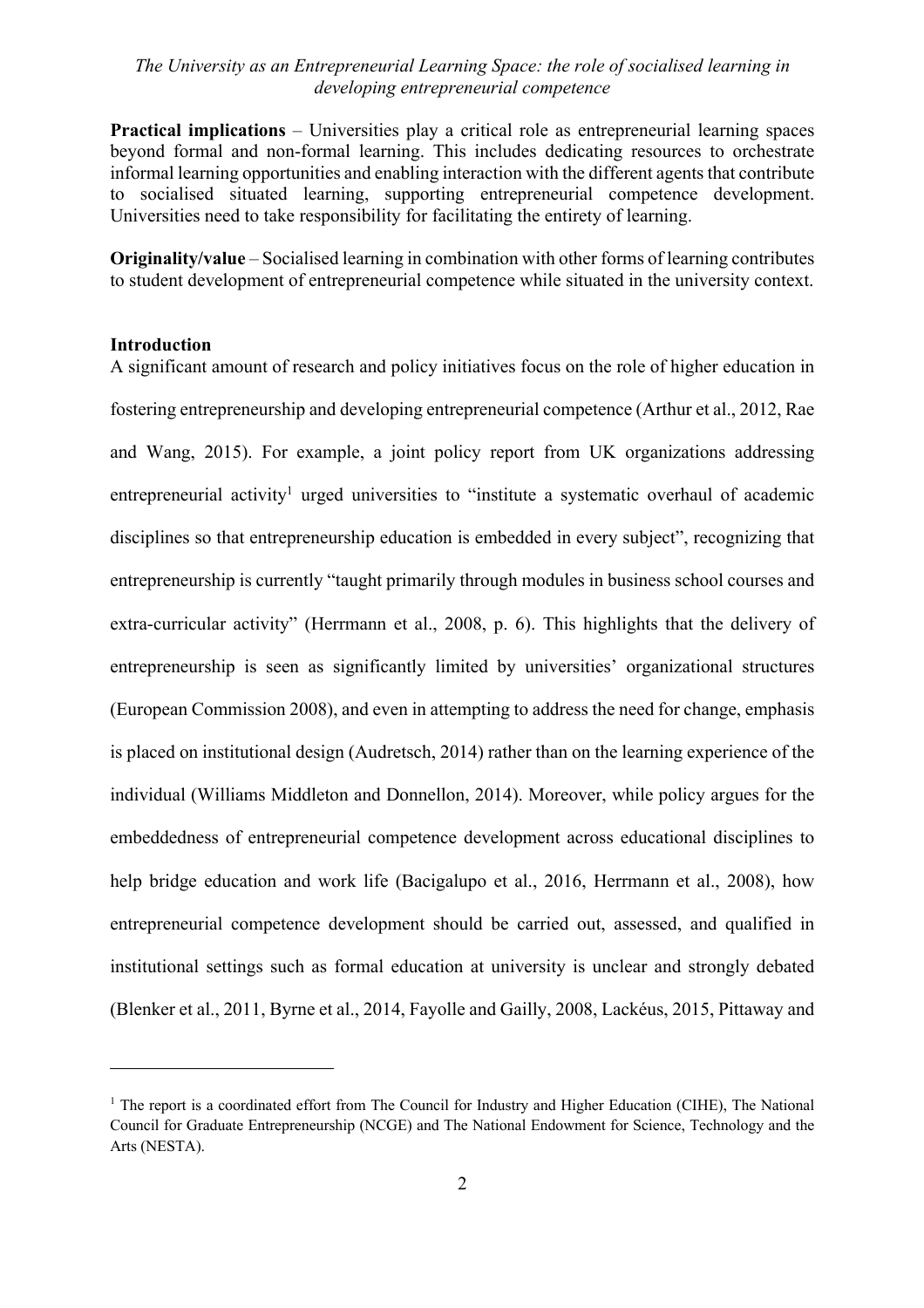Edwards, 2012). Indeed, the entrepreneurship education literature has primarily addressed content knowledge – what the student learns (Mwasalwiba, 2010, Neck and Corbett, 2018) – paying less attention to how learning is received and integrated in the individual's personal dominant logic.

Recognizing the emphasis of contributions from formal learning to entrepreneurial competence development, this article rather explores the way in which students utilize the whole learning space in which they are embedded – the university – with specific emphasis on social interaction and how they make sense of the learning gained through interaction. Taking a socialised learning perspective on the individual development of entrepreneurial competence while situated in the university setting is unique, as most socially situated learning studies addressing entrepreneurial learning have focused on family business (Hamilton, 2011) or entrepreneurship in general (Rae, 2006).

Current forms of entrepreneurship education face challenges in delivering learning towards the most personal aspects of entrepreneurial competence. Traditional methods are seen to not correlate well with the development of an entrepreneurial mind-set, which is developed through more experiential approaches (European Commission, 2008; Lackéus et al., 2016, Nabi et al., 2017). There are also challenges integrating uncertainty, a defining component of entrepreneurship (Sarasvathy, 2008), and real-world environments (Bygrave and Zacharakis, 2009, Feldman, 2001) into educational structures which require assessment, grading and control of variation. These challenges mean that to date, most entrepreneurship education research has focused on knowledge and skill development, and much less attention has been paid to entrepreneurial identity construction, involving dynamic processes of internal self-reflection and social engagement (Donnellon et al., 2014, Johannisson, 2016, Lackéus, 2014, Nabi et al., 2017, Nielsen and Gartner, 2017).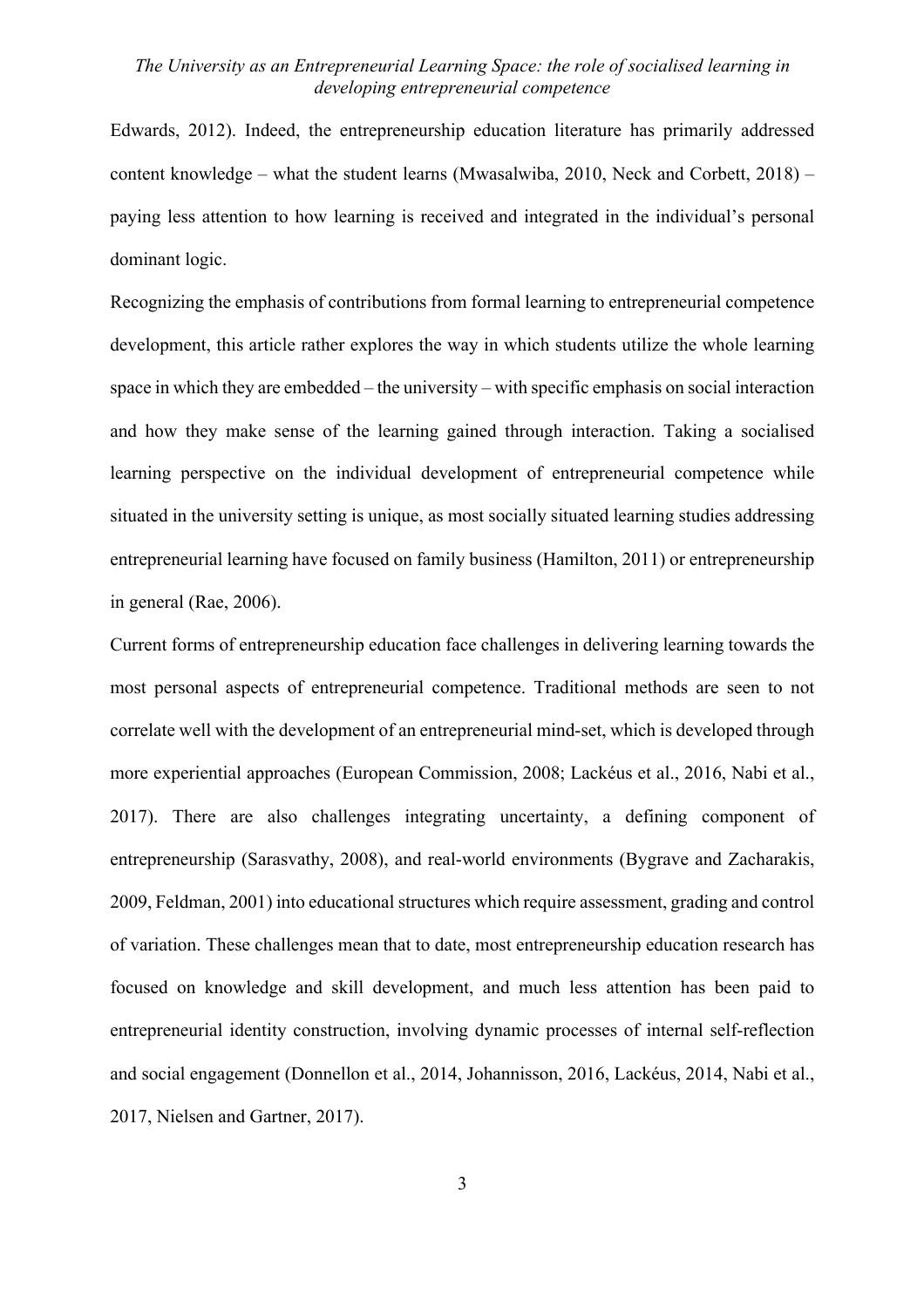In the entrepreneurial learning literature, entrepreneurial competence is shown to be developed through socially situated everyday practice (Hamilton, 2011, Morris et al., 2012, Nabi et al., 2017, Rae and Wang, 2015). Universities have aimed to facilitate socially situated learning by providing or supporting extra-curricular activity, one example being student entrepreneurship clubs. These extra-curricular activities span idea generation, business planning and support, networking events and competitions. While these can simulate learning by doing, learning through mistakes, and role attribution from 'successful' entrepreneurship (Pittaway et al., 2015), this non-formalized setting is mainly seen as contributing to raising awareness about entrepreneurship (Rae et al., 2012). Furthermore, such non-formalized forms face limitations as learning gleaned is not qualified or assessed, nor is the individual supported in making sense of (a sometimes one-off) experience. As a consequence, any outcome for what is offered as extra-curricular activity and which is not seen to correlate well with policy requirements is often positioned outside university core operations and therefore vulnerable to changes in funding (Pittaway et al., 2015, Rae et al., 2012).

When combined, the current literature highlights a lack of comprehensive understanding about how entrepreneurial learning takes place within institutional settings, such as universities, but also recognizes missing links between different forms of learning, and how these forms contribute to developing entrepreneurial competence (Neck and Corbett, 2018, Pittaway et al., 2015). This calls into question the current role of the university in facilitating learning for the practice of entrepreneurship. The aim of this article is to explore, from the learner's perspective, the influence of socialisation upon the constitution and integration of learning leading to the development of entrepreneurial competence while at university. In line with this aim, the research question is: *How do university students engaged in entrepreneurship gain entrepreneurial competence beyond formal entrepreneurship education?*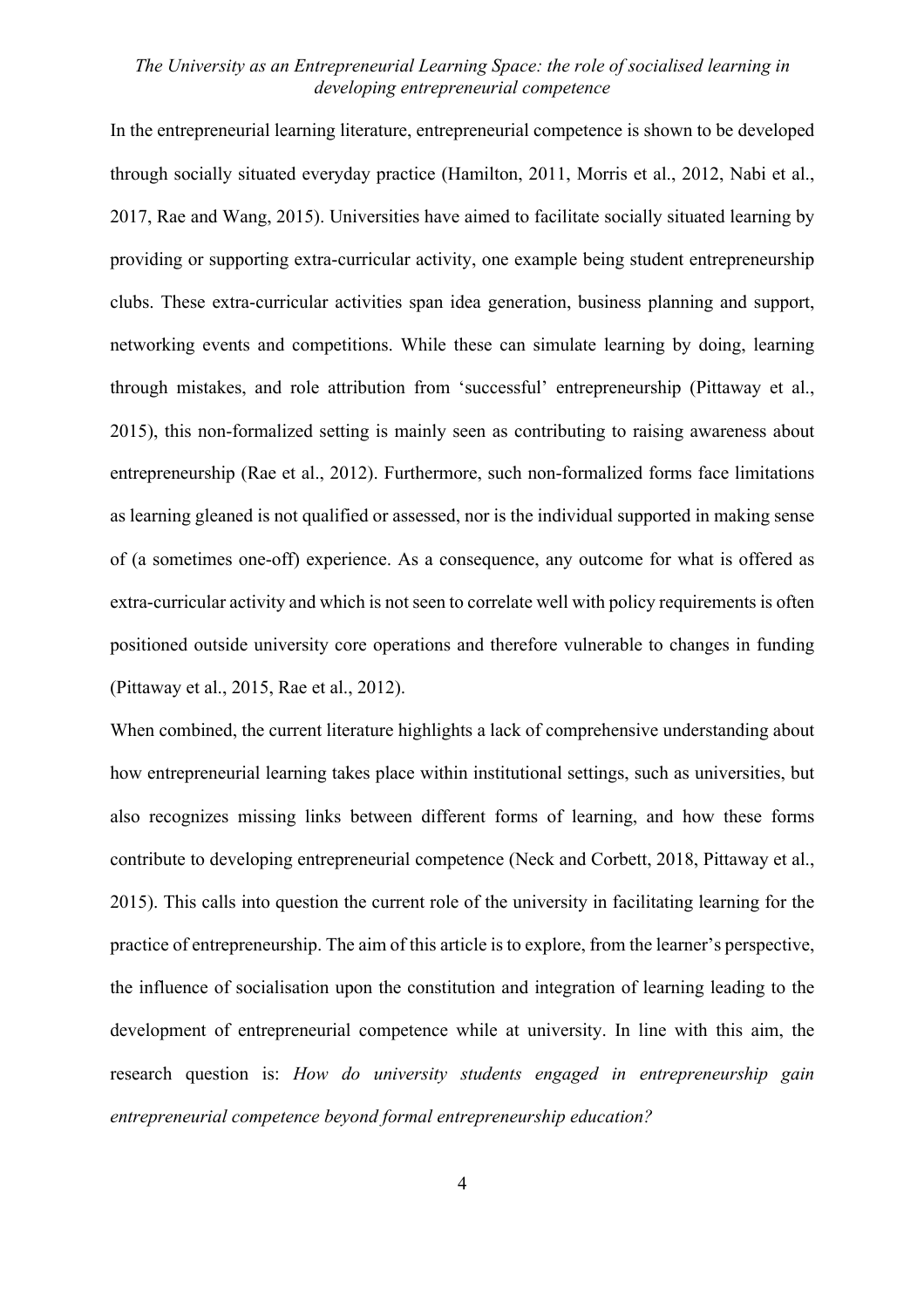This article builds upon a situated, socialised perspective on learning and contributes to understanding the different ways in which students (from their own perspective) develop entrepreneurial competence when engaged in entrepreneurship while at university. Building from an understanding that engaging in entrepreneurship is necessary to develop entrepreneurial competence, the article explores if it is enough for universities to facilitate access to entrepreneurial experiences, or if more is needed to support individuals gaining entrepreneurial competence. In the empirical study, students engaging in entrepreneurship while at university communicate the critical incidents of their entrepreneurial journey they perceive as leading to entrepreneurial competence development, including education and key stakeholder interaction. Empirical data is analysed in regard to different forms of learning (formal, non-formal, informal). Additional investigation of informal learning is done to draw out the contribution of situated learning and socialisation.

#### **Theoretical Framework**

Entrepreneurial competence can be described as the knowledge, skills and attitude necessary to initiate and engage in entrepreneurial practice (Bacigalupo et al., 2016). Developing entrepreneurial competence includes understanding behavioural changes of the individual as well as taking into account the performative outcome of that behaviour relative to standard expectations – for example the creation of a new firm (Mitchelmore and Rowley, 2010). Embedding entrepreneurial activity in the sophisticated learning space of the university should enable individuals to gain entrepreneurial competence (Baron and Tang, 2009), as embeddedness in the practice of entrepreneurship is shown to contribute to entrepreneurial perseverance (Jack and Anderson, 2002). Increasingly, structured or semi-structured entrepreneurial activity is being integrated into university education (Lackéus and Williams Middleton, 2015, Lundqvist, 2014). And while embedding students in university-based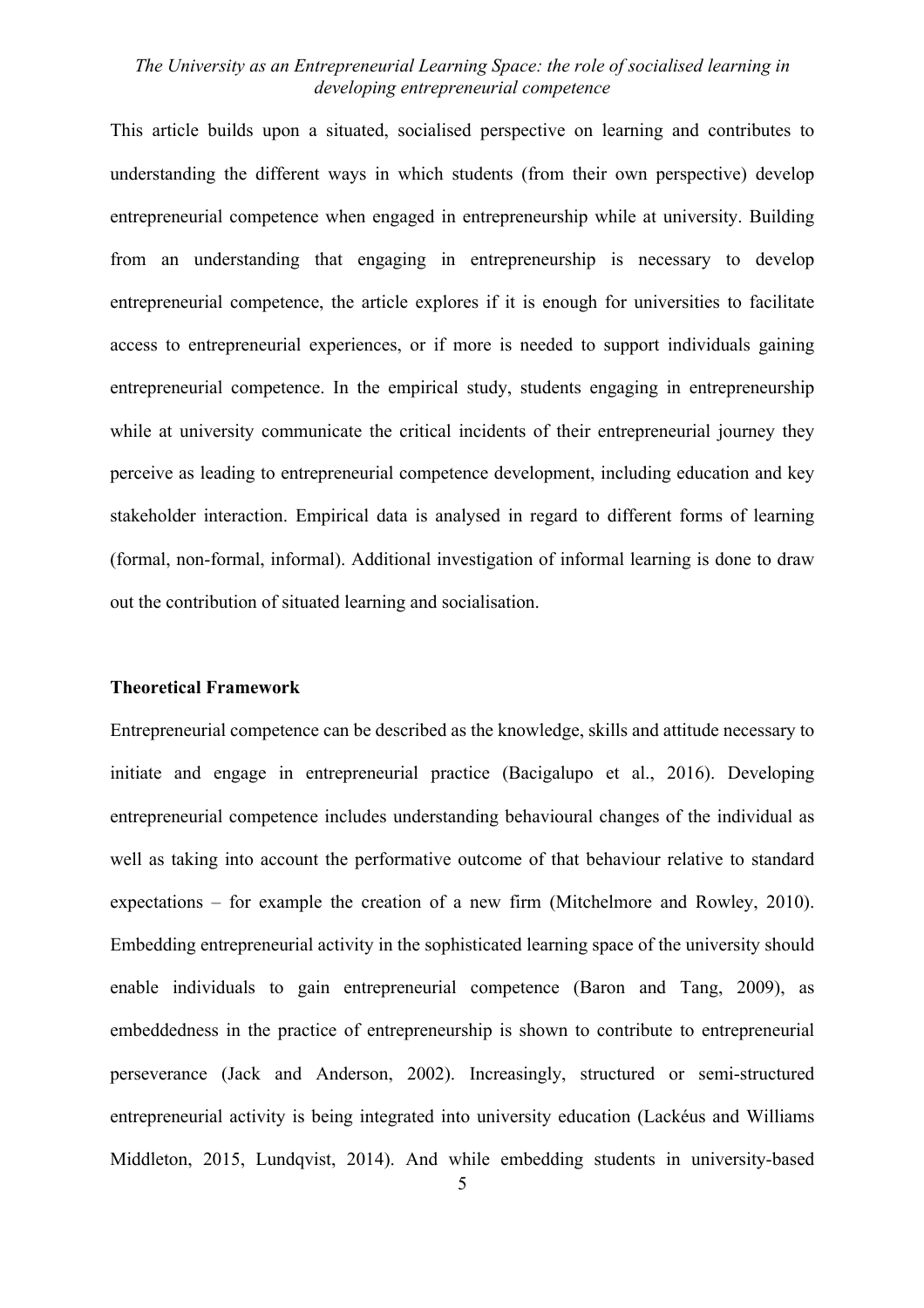entrepreneurial activity is seen as emergent practice (Siegel and Wright, 2015, Wright et al., 2017), there is still limited empirical investigation along these lines. Many highlight the challenge of recognizing impactful experiential activities within formal learning structures (Byrne et al., 2014, Johannisson, 2016). This article draws upon theoretical grounds of human learning to inform analysis of how individuals account for entrepreneurial competence constituted and integrated while at university. Within different forms of learning, attention is paid to learning experiences which are learner-centric, future-oriented. Learner-centric places emphasis on how the individuals value the learning themselves (in part through the identification of different events as critical). Future-orientation highlights how individuals intend to improve upon actions taken given that their objective is to develop entrepreneurial competence to be used in practice. Both are argued as contributing to the development of entrepreneurial competence, given that the nature of competence development involves "the ability to manage different existing and future challenges in working life" (Illeris, 2018, p. 1).

## *Forms of learning*

Learning is a fundamental basis of human life, and while it is universally recognized and broadly understood, learning is also an extremely complex concept (Nicolini and Mesnar, 1995) with no generally accepted singular definition (Illeris, 2018). Centuries of scholars, based in the disciplines of psychology, sociology, anthropology, and other fields of study, such as education, associated to human cognition, action, and experience have worked to understand how humans learn (Cole and Scribner, 1975, Jarvis, 2006). It is by no means the aim of this article to comprehensively review the theories of human learning and regardless this could not be appropriately achieved within the space of a journal article. Given the focus on the university context, emphasis is placed on 'adult' learning in three main forms – formal, non-formal and informal learning – and while there is some agreement regarding how these *forms* are defined, there lacks consensus upon the way in which these *forms* can or should be applied (Colley et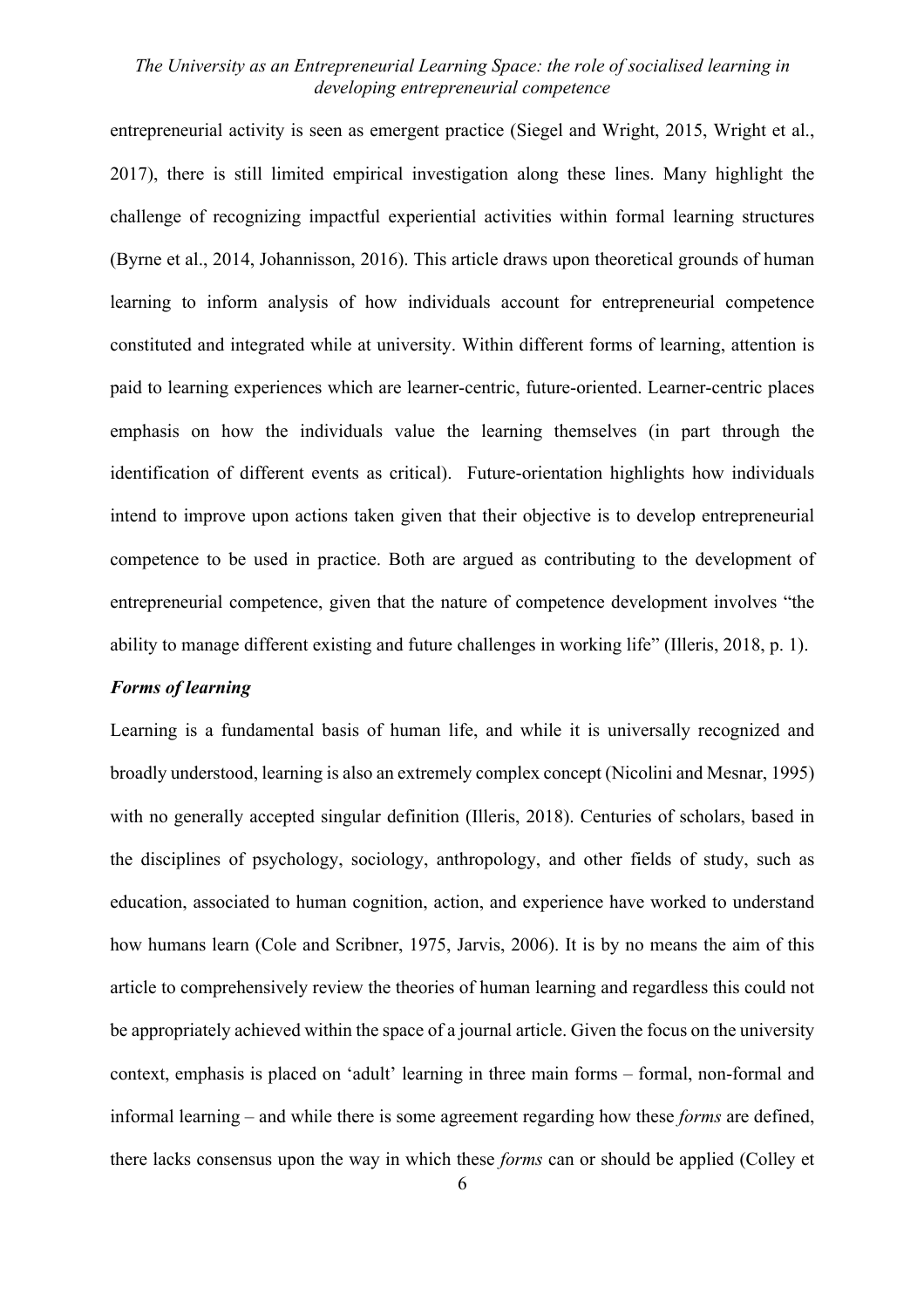al., 2002, Tuschling and Engemann, 2006). For the purpose of this article, the following definitions are used.

Formal learning is intentional and often contained in a certain time, place and/or space (Roberts, 2012). Moreover, formal learning is understood as structured and sequential learning activities that are assessed in line with designed pedagogy, having predetermined objectives, delivered by a designated instructor, and which result in some kind of certification, representing a qualification of the learning achievement (Tuschling and Engemann, 2006).

Non-formal learning is learning that is not provided by an education or training institution and typically does not lead to certification. Nonetheless, it is structured in terms of objectives to be reached, time and support, and is intentional from the perspective of the learner. In an institutional environment, non-formal learning is often designated as extra-curricular.

Informal learning results from daily life activities, without particular structure in terms of designed outcome, time or space, and does not involve external assessment. Though informal learning is often unintentional (Tuschling and Engemann, 2006) or incidental (Marsick and Watkins, 2001), and it is embedded in meaningful activity, building upon the learner's interest (Rogoff et al., 2016). Informal learning "differs in how and how much it includes play, instruction, collaborative or solo activity, contributions to "real" productive goals, and connections with a larger community. Who participates in these settings also tends to differ." (Rogoff et al., 2016, p. 358). Furthermore, informal learning includes learning gained through embeddedness in everyday family and community settings, where learning is ubiquitous and gained through 'osmosis' (Azuma, 1994). In regard to entrepreneurial competence development, family business settings have been understood as providing informal learning in line with this definition, where business know-how as well as rules and values around organizational culture are passed from one generation to the next (Cruz et al., 2012, Hamilton, 2011, Konopaski et al., 2015).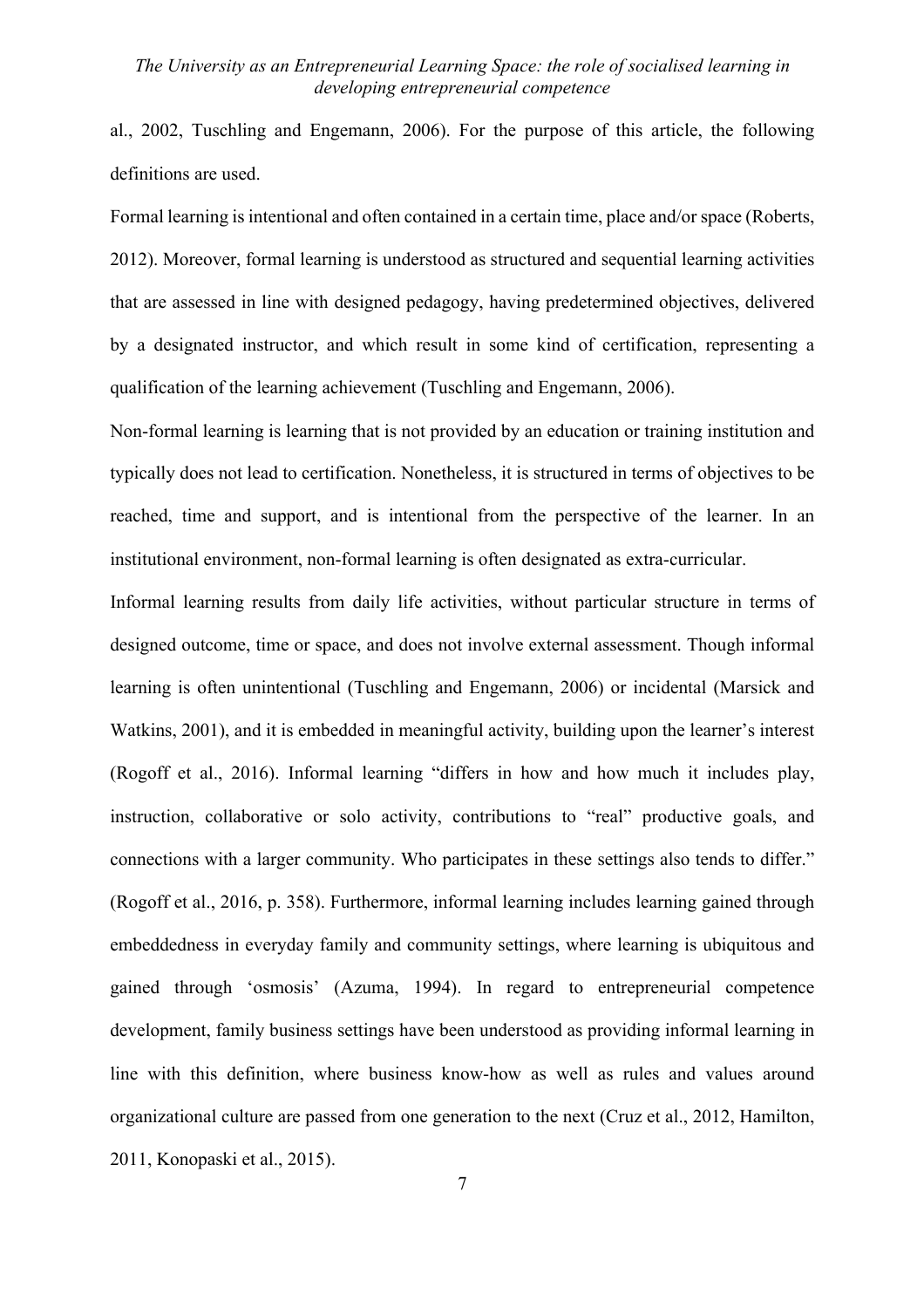This article removes the 'boundary' of the classroom and expands the learning space to the university as a whole. The learning space thus expands from a primary focus on cognition (as emphasized in formal learning settings) to learning which allows intellectual and emotional domains to be fused (Rogoff et al., 2016). This perspective is taken in an attempt to include 'socialisation of the intellect' (Cole and Scribner, 1975) in learning experience of the individual – recognizing that it is not necessarily possible to distinguish the manifestation of intellectual capability as developed through either thinking-as-content or thinking-as-process, through either natural or contrived contexts, but rather competence (i.e. ability to manage existing and future challenges of working life) that results from 'both-and'. In this vein, Jarvis (2006) articulates that 'it is the whole person that learns', in order to recognize that the (adult) person is socially situated but can also be institutionalized, and both settings contribute to observable outcomes of learning. Recognizing that extensive studies of formal entrepreneurship education have addressed contributions of formal learning to entrepreneurial competence, this article explores the way in which students utilize the whole learning space in which they are embedded – the university – with specific emphasis on the use of (social) 'resources' around them and how they make sense of the learning they gain from these resources.

#### *Social and situated aspects of informal learning*

Socialisation is seen as important to individual development (Jarvis, 2006). Socialised learning builds on social cognitive and social learning theories (Bandura, 1977, Bandura, 2001) and recognizes that individuals learn while existing 'in the world' and through interaction with and observation of others. Sfard (1998) uses two metaphors of learning: acquisition of skills and knowledge (acquisition), and as a social process of participating (participation) to a community to help illustrate the differentiation between more traditional learning (acquisition) and more contemporary views, which include the engagement (participation) of the learner (Illeris, 2018). The participation metaphor helps to emphasize the ongoing negotiation process between the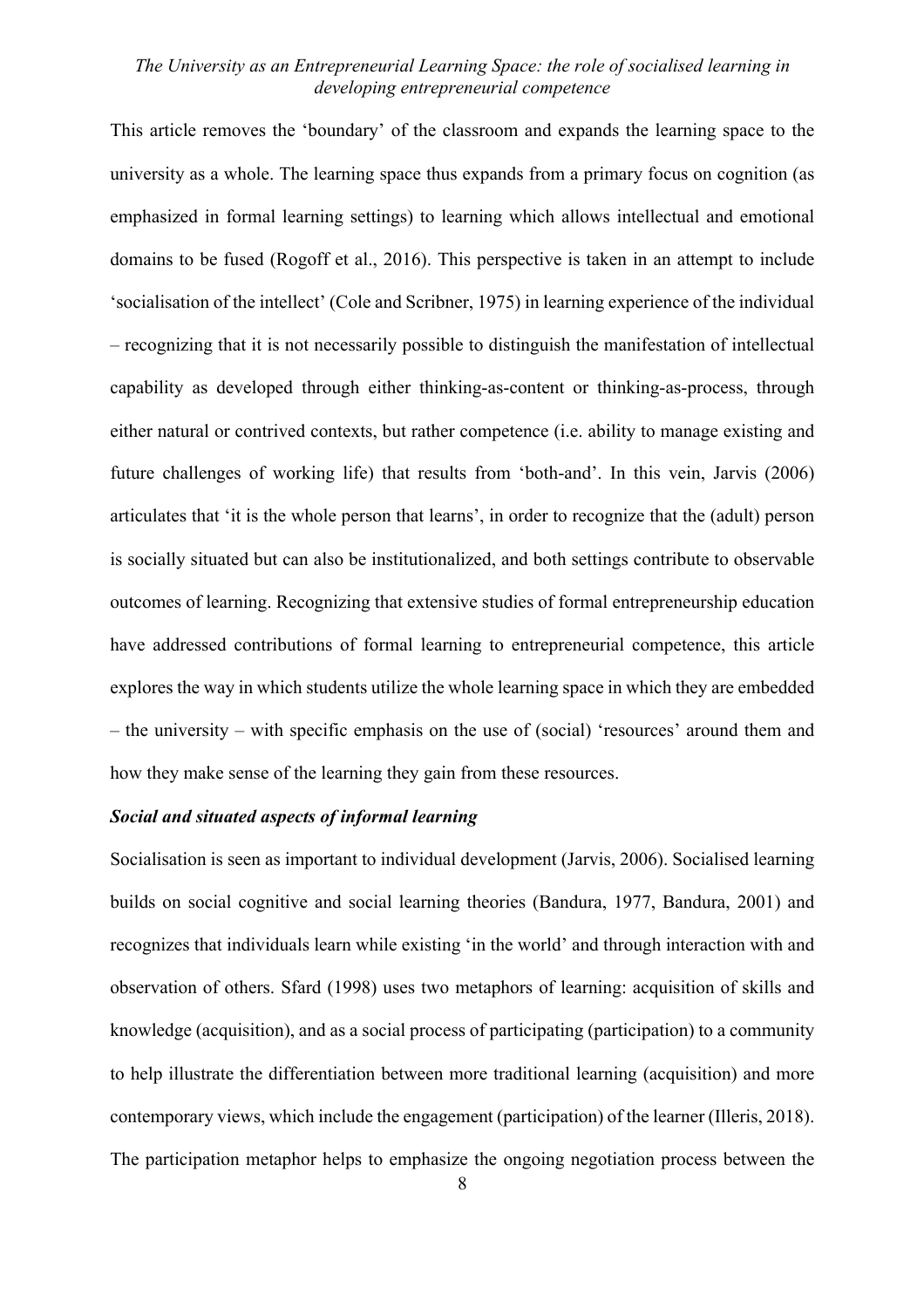individual and a network of others (Taylor and Thorpe, 2004) contributing to the socialisation of the learning achieved. This learning is aimed towards development of behaviour, thereby recognizing learning gained through interpretation of response patterns of socialisation agents (Bandura, 1969, Bandura, 1977, Berglund et al., 2016, Down and Warren, 2008, Rae, 2005, Rigg and O'Dwyer, 2012, Williams Middleton, 2013). In line with this argumentation, socialised learning is primarily aligned with informal learning, as it is constructed and constituted by the learner; it is learned through participation (embeddedness in everyday activities) (Lave and Wenger, 1991) and even co-participation (Taylor and Thorpe, 2004) in a community (in this case a community of students engaging in entrepreneurial activity while at university), and does not require direct reinforcement (e.g., certification). Socialised learning is seen as central to the development of entrepreneurial competence, as the future-orientation and social contextualization of the learning enables ability to manage the current and future challenges of 'working life' – the entrepreneurial journey. The emphasis on socialised learning involving co-participation also highlights 'meaningful' activity, beyond learning by doing, to included activity legitimized by others positioned in the community (Handley et al., 2006).

### *Entrepreneurial learning at the university*

Rae (2006) defines entrepreneurial learning as "learning to recognise and act on opportunities, through initiating, organising and managing ventures in social and behavioural ways" (p. 40). Prominent researchers within the field of entrepreneurship education (for example Cope and Watts, 2000, Gibb, 1997, Hjorth and Johannisson, 2007, Rauch and Hulsink, 2015) agree upon a definition of entrepreneurial learning which has the potential to change behaviour based on processing of information, with scholars of entrepreneurial learning frequently emphasizing the more personal and less obvious aspects of development during entrepreneurial emergence (Pittaway et al., 2015, Rae and Wang, 2015, Rusk and McGowan, 2015, Williams Middleton and Donnellon, 2014). Research from both streams agree that higher entrepreneurial education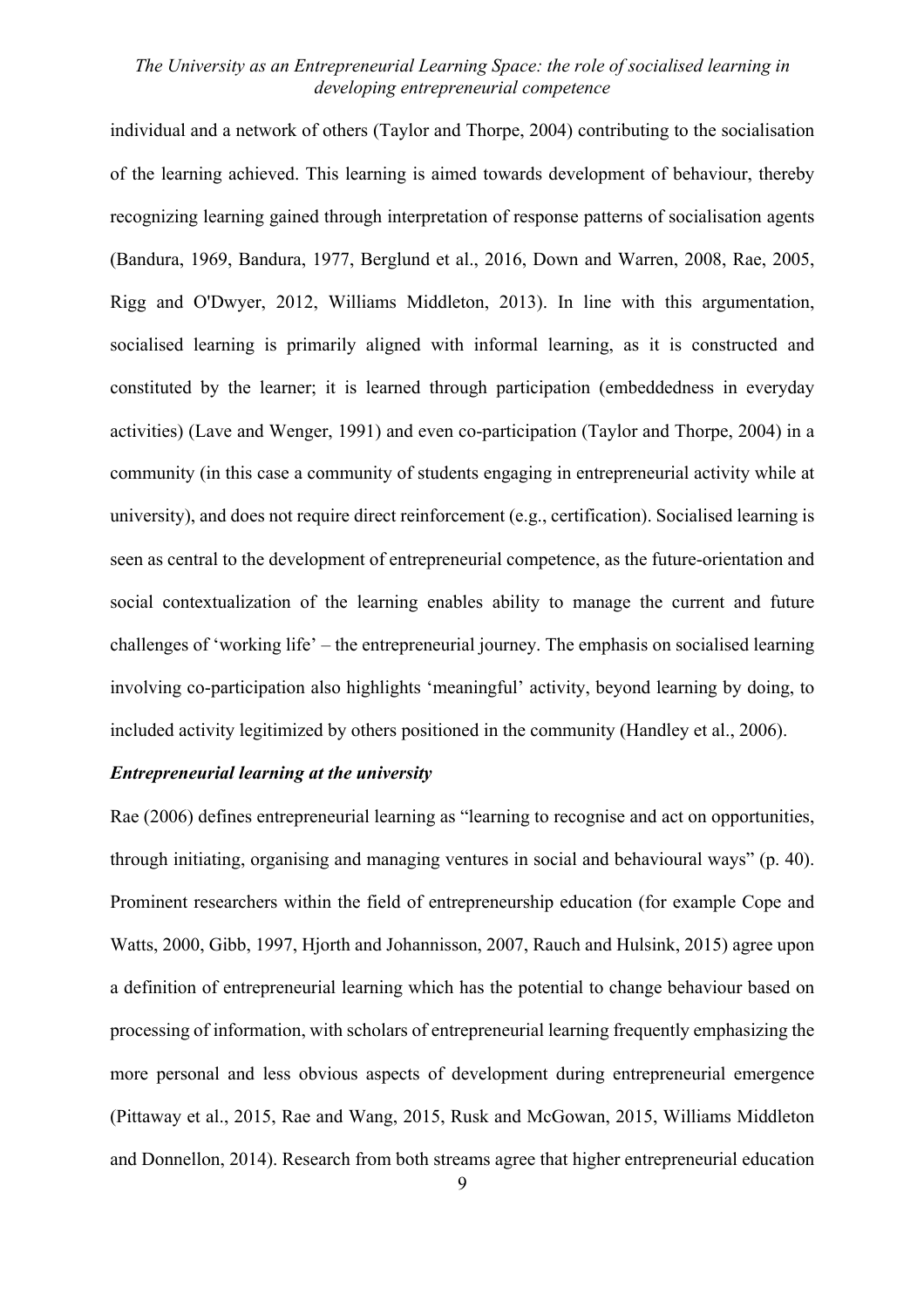ought to include experiential learning perspectives when aiming to develop competence in the practice of entrepreneurship (Barrett and Peterson, 2000, Collins et al., 2006, Hjorth and Johannisson, 2007, Rauch and Hulsink, 2015, Yballe and O'Connor, 2000).

Experiential learning theory (Kolb, 1984) states that behaviour is developed through learning influenced by environmental factors, building from Lewin's understanding of individual and environment as interdependent when shaping behaviour (Lewin, 1951, Sansone et al., 2004). Furthermore, Kolb and Kolb (2005) emphasize that experiential learning uses a learning space. Cope and Watts (2000) argue that developing entrepreneurial competence is achieved through learning by doing (involving experiential and critical learning incidents). Studying 'the lived experience' of entrepreneurs, Cope found that significant learning involves "alteration of beliefs, viewpoints and perspectives that shape the individual's perception of the world" (Cope and Watts, 2000, p. 106). Taken together, these views reinforce the need to incorporate experiential learning in education programmes that are designed to train people in the practice of entrepreneurship (Edelman et al., 2008, Honig, 2004).

Designing education for entrepreneurial practice is suggested to include: process delivery, ownership of learning by participants, learning from mistakes, negotiated learning objectives, and session adjustment and flexibility (Gibb, 1996). Gibb claims incorporating these design components facilitates a learning environment which provides ownership, control, autonomy and learner-led rewards. Such design places the learner at the centre of the learning process. Entrepreneurial education involving experiential learning has also been described as actionbased (Rasmussen and Sørheim, 2006). Action-based approaches, such as an entrepreneurialdirected approach (Heinonen and Poikkijoki, 2006), often combine experiential and participative learning with traditional classroom teaching to guide the learner in application of theory into practice while recognizing contextual contingencies. The main challenge of actionbased approaches is the decrease in predictability and control of the teaching situation (Sadler-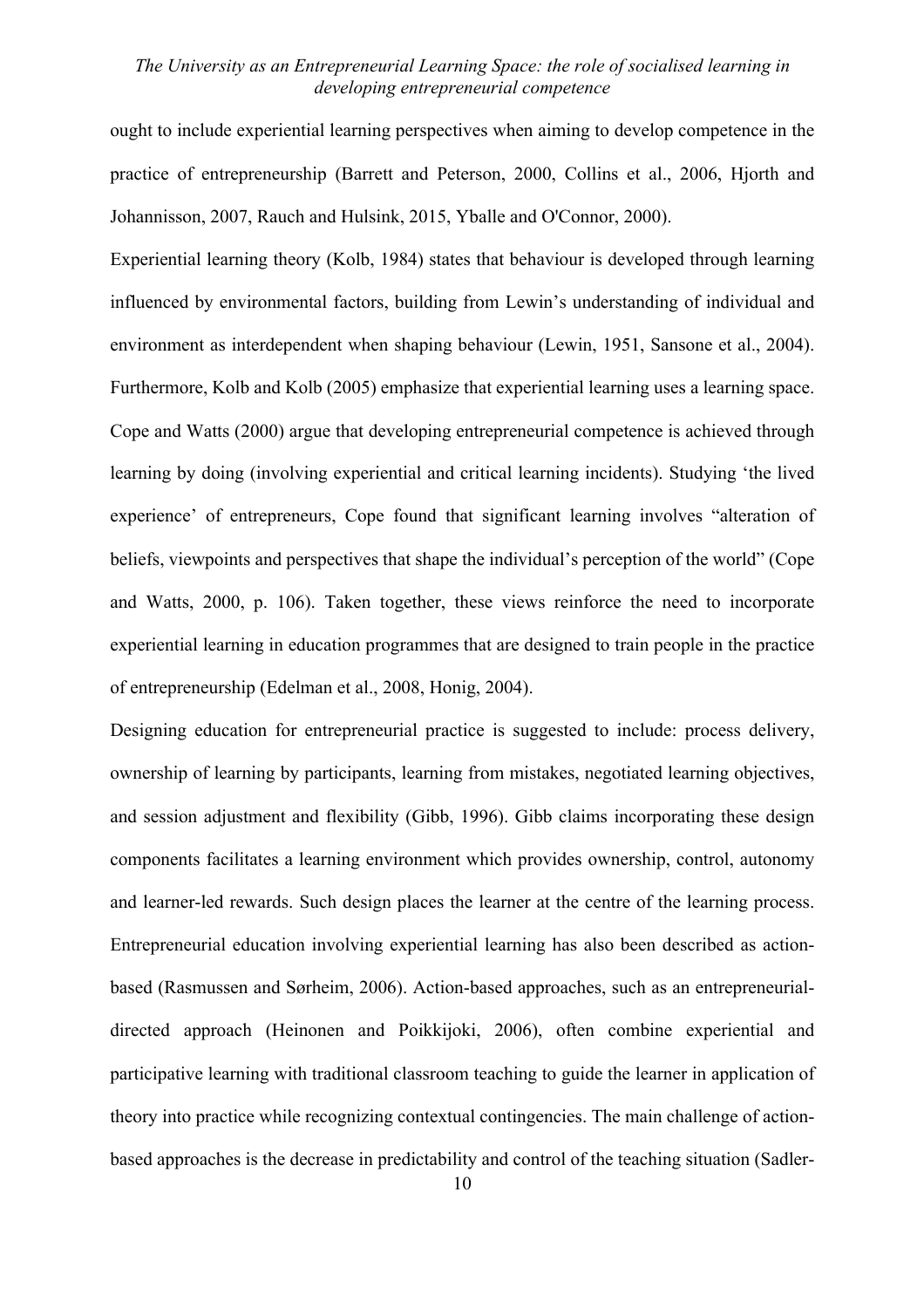Smith and Shefy, 2007), sometimes making it difficult for the student to grasp learning, as it is not structured in a recognizable (traditional) form. Informal learning, including socialised learning, circumvents this challenge by freeing the student to independently connect to realworld co-participatory experience while at university, regardless of engagement in entrepreneurial education (Williams Middleton and Donnellon, 2014, Williams Middleton and Donnellon, 2017), thus also removing the expectation of a traditional format through which the learning is delivered.

Accessing mentors or role models (Sullivan, 2000, Zozimo et al., 2017) provides socialised learning through observation, imitation and modelling, building upon the participation metaphor outlined by Sfard (1998). Mentors facilitate reflection upon actions while individuals actively engage in an emerging (nascent) phase of the entrepreneurial process. Learning through interaction with mentors exemplifies Bandura's general explanation of behaviour developed through Social Learning Theory (Bandura, 1977) using reciprocal determination (Bandura, 1978). Mentoring processes combined with learning by doing (Cope and Watts, 2000, Sullivan, 2000) could be seen to facilitate a decision cycle for testing hypotheses, providing feedback through perception and reaction from the surrounding social network. Contacting mentors is seen as the adoption of a help-seeking behaviour (Lee, 1997). Interaction in a social network (including mentors), for information, feedback or seeking help can therefore be seen to facilitate "generative learning" (Barrett and Peterson, 2000, Gibb, 1997). Entrepreneurial mentors have been shown to employ communication strategies in the forms of persuasion, engagement, criticism and provocation, in order to illicit commitment, compliance and/or resistance from the mentee (Lefebvre and Redien-Collot, 2013), illustrating ways in which mentor feedback and support may contribute to the legitimization aspects of socially situated learning (Hamilton, 2011). Similarly, a study by Rigg and O'Dwyer (2012) used a mentor network to facilitate induction into entrepreneurial practice, where the mentors enabled not only the development of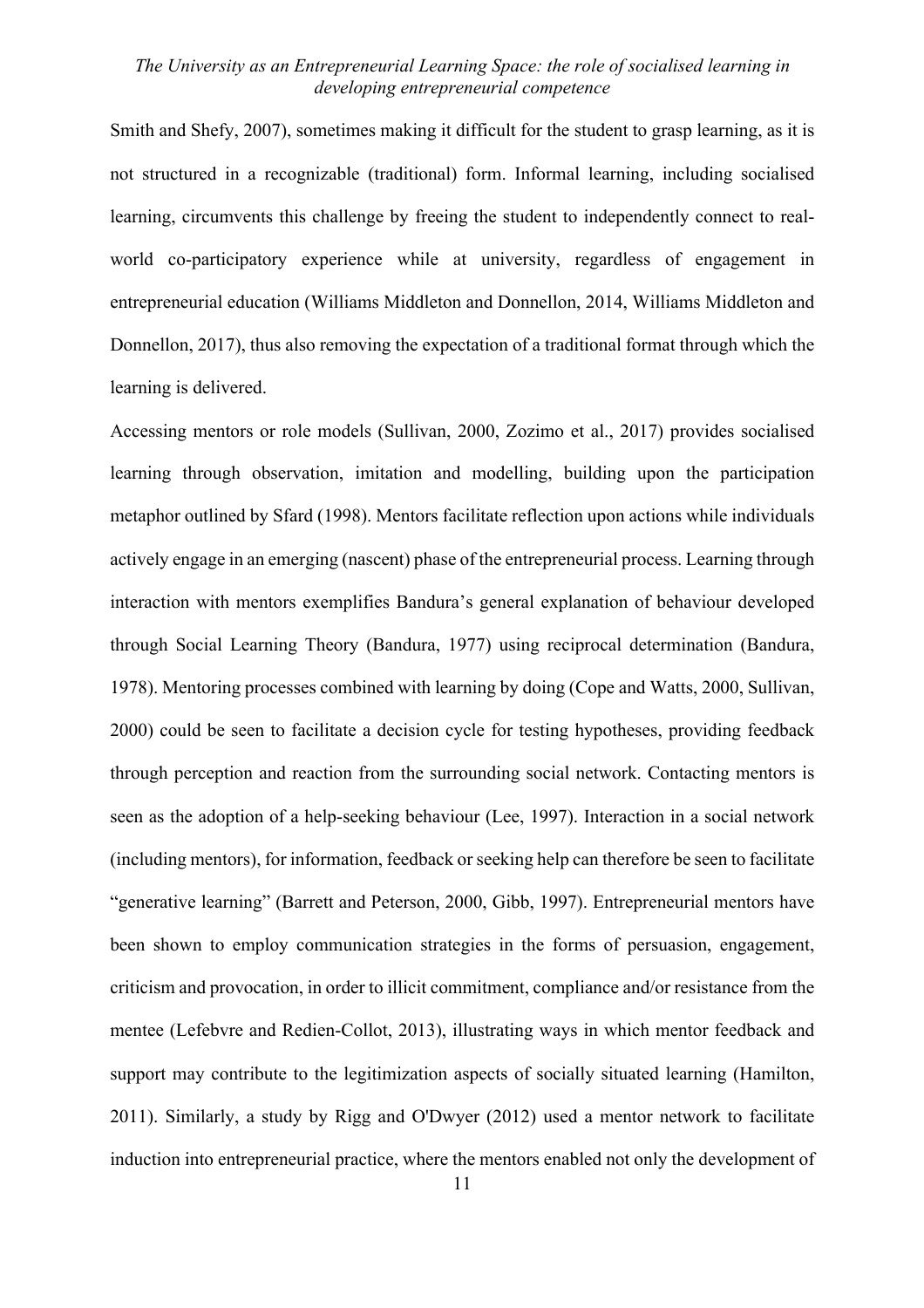practical skills, but learning 'how to be' including their status and identity relative to the 'community'.

In this article, learning is categorized relative to the three forms outlined at the beginning of this section – formal, non-formal and informal. Given the specific research question is designed to address alternative means used to develop entrepreneurial competence, emphasis is placed on the critical relationships associated to critical events as the individual engages in entrepreneurship, and thus socialised learning. Relationships are further analysed in an attempt to recognize specific contributions to socialised learning in terms of access to information, feedback, and help-seeking behaviour (accessed support). Finally, it is important to distinguish this study from previous work investigating student intention to become entrepreneurs (for example, the GUESSS study, Sieger et al., 2016), as the emphasis is on the self-reported learner experience of individuals (students) actively engaged in entrepreneurship while at university, and to understand the contribution of this learning towards not only future but also currently applied entrepreneurial competence.

#### **Methodology**

The empirical study of this article investigates the (perceived) entrepreneurial journey of students engaging in entrepreneurship while at university. Students (identified in this article as participants) included individuals currently studying at university (i.e. students) and engaging in entrepreneurship and individuals recently graduated from university (i.e. former students) who, while a student at university, engaged in entrepreneurship. In this way, the study captures the self-perception of the individual and their entrepreneurial journey (engagement in entrepreneurship) while being a student at university. This article centres on the self-reported experience of students already engaged in entrepreneurship, as differentiating from studies which focus on the university role in influencing students' entrepreneurial intentions (for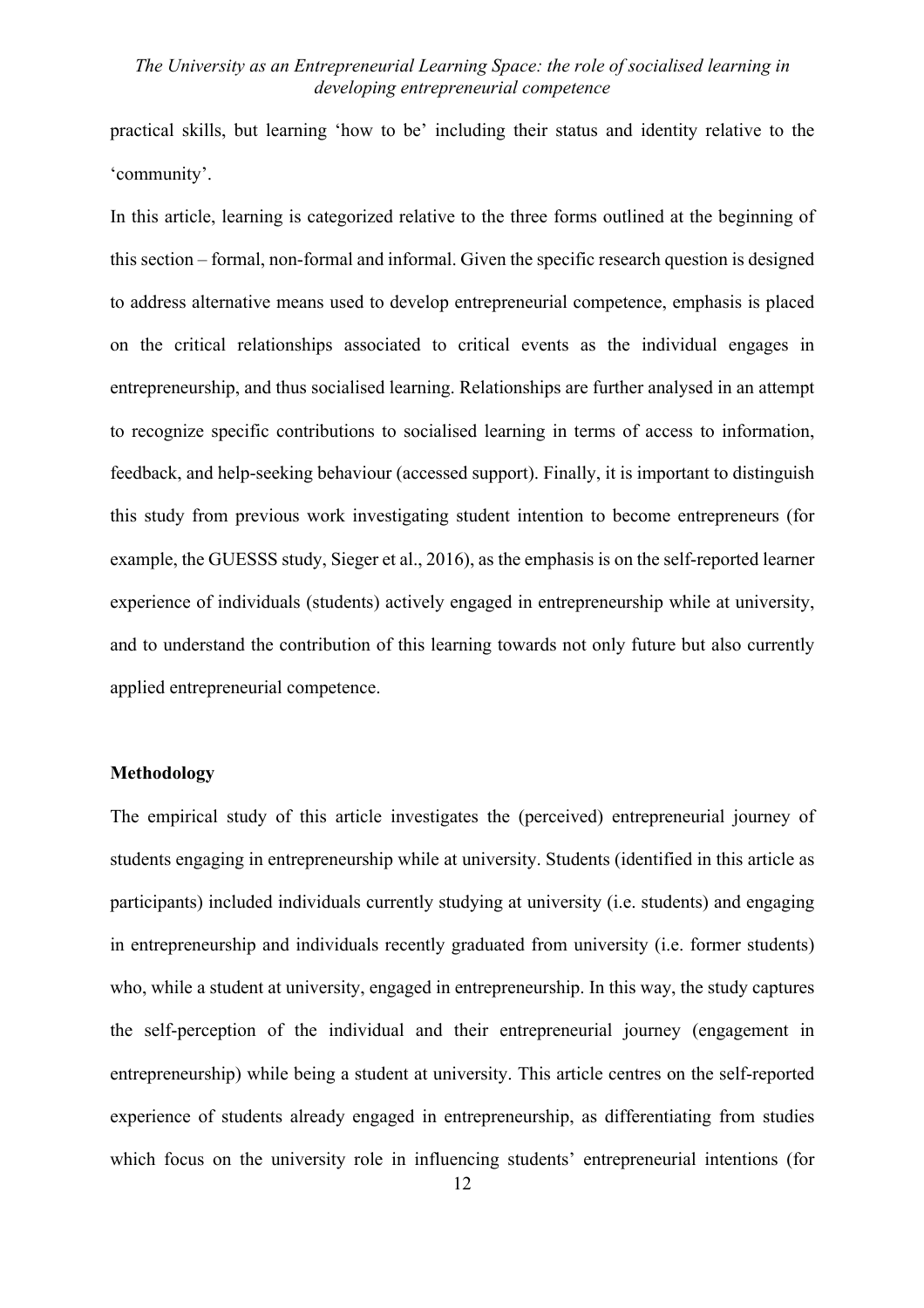example, the GUESSS study, Sieger et al., 2016). An interpretive epistemological perspective underpinned by a qualitative research approach was used. This allowed for interpretation of the lived experiences of the participants (Gephart, 2004) using the life history technique (Cassell and Symon, 2004). Inductive analysis (Gioia et al., 2013) of transcribed interviews, prioritizing information expressed by the participants, was followed by coding of data, resulting in the generation of different social roles and attribution to types of learning: formal, non-formal and informal; and in relation to socialised learning.

#### *Empirical Settings*

In order to access participants (either current students engaged in entrepreneurship or recently graduated students engaged in entrepreneurship while at university, i.e. while a student), three independent universities located in Spain, Sweden, and the United Kingdom were positioned as the general empirical settings. While these settings provide entrepreneurial education, learning and support in various formats, they all operate in accordance to the Bologna Process, which is seen to harmonize systems of higher education in the European area<sup>2</sup>. Table 1 provides baseline information about the three institutions concerning key infrastructure and education which support entrepreneurship at the institution. While the three institutions are located in different geographical and socio-economic areas, thus contributing to a better understanding of the study phenomena across geographical and cultural borders, they were selected as convenient contexts in which the researchers have access to where located, thus this should be considered as a limitation of the study. Moreover, using data from different contexts with varying formats of entrepreneurship education is intended as a way to enrich the analysis, and not to provide comparative international study, as the emphasis is on the self-perceptions of the individual.

<sup>2</sup> https://www.unibo.it/en/international/agreements-and-networks/bologna-process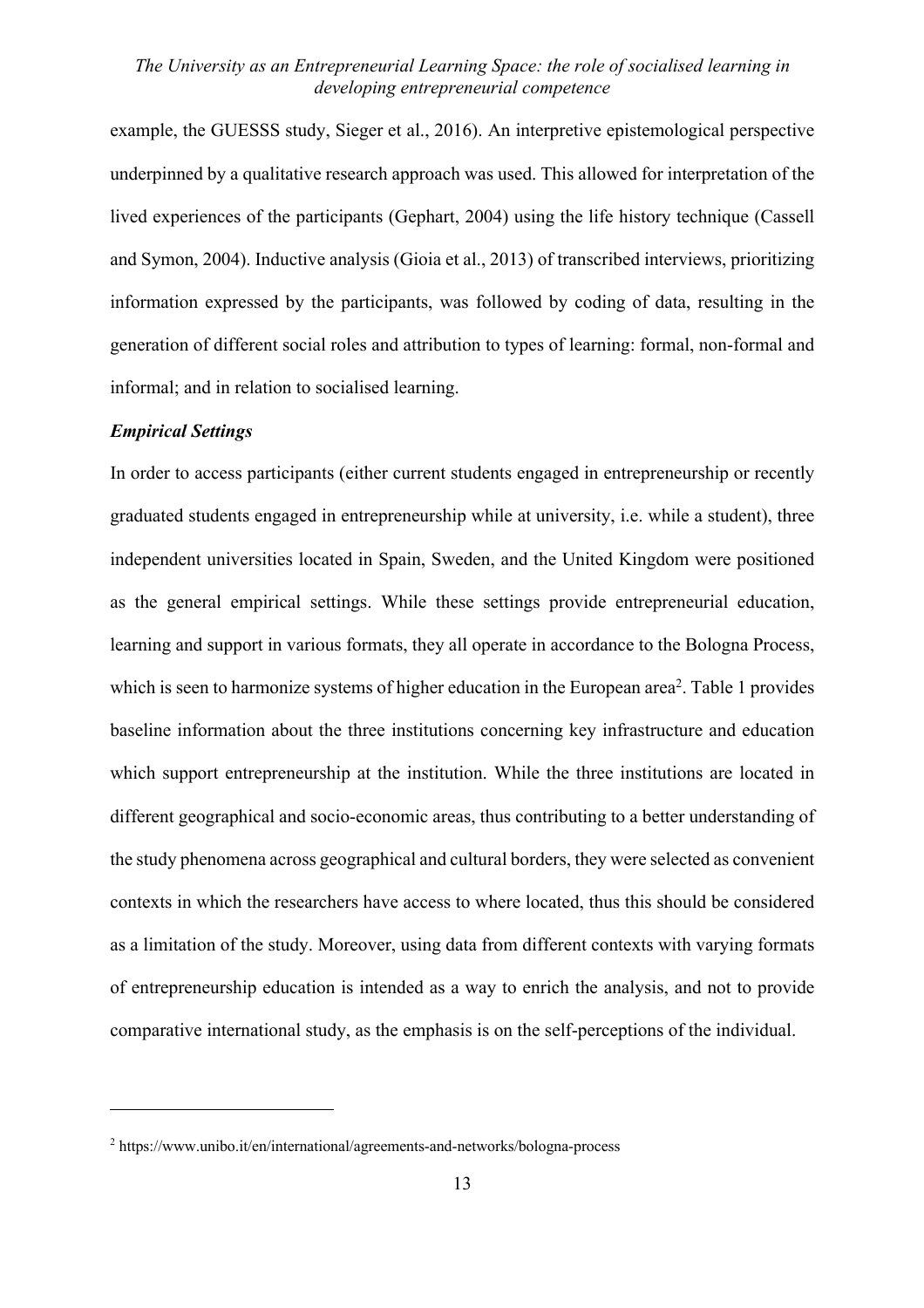|                                                           | <b>Chalmers University</b>                                                                           | <b>University of Leeds</b>                                                                                                | <b>University of Malaga</b>                                                                                                           |
|-----------------------------------------------------------|------------------------------------------------------------------------------------------------------|---------------------------------------------------------------------------------------------------------------------------|---------------------------------------------------------------------------------------------------------------------------------------|
|                                                           | of Technology                                                                                        |                                                                                                                           |                                                                                                                                       |
| Location                                                  | Gothenburg, Sweden                                                                                   | Leeds, United Kingdom                                                                                                     | Malaga, Spain                                                                                                                         |
| <b>Founding Year</b>                                      | 1829                                                                                                 | 1904                                                                                                                      | 1972                                                                                                                                  |
| <b>Disciplines</b>                                        | Engineering, Science,<br>Management,<br>Architecture, Life<br>Science organized in 13<br>departments | Arts & Humanities,<br>Biological Sciences,<br>Business, Social<br>Sciences and Law<br>Engineering,<br>Environment, Math & | Economics, Life<br>Science, Engineering,<br>Science, Management,<br>Architecture, organized<br>in 18 faculties, and 71<br>departments |
|                                                           |                                                                                                      | and Physical Sciences,<br>Medicine & Health<br>organized in 8 faculties                                                   |                                                                                                                                       |
| <b>Student/Faculty</b>                                    | 11,000 full-time<br>students                                                                         | 35,000 full time<br>students                                                                                              | 38,000 full-time<br>students                                                                                                          |
|                                                           | 1,450 faculty                                                                                        | 8,000 staff                                                                                                               | 2,350 faculty                                                                                                                         |
| University                                                | -3 University associated                                                                             | -Spark start-up services,                                                                                                 | -Technological Park of                                                                                                                |
| <b>Infrastructure for</b>                                 | <b>Science Parks</b>                                                                                 | -Business incubation                                                                                                      | Andalusia                                                                                                                             |
| <b>Entrepreneurship and</b><br><b>Innovation Activity</b> | -University Incubator<br>and Accelorator                                                             | programme<br>-Nexus (Innovation $&$                                                                                       | -Business Development<br>Support Unit (spin-off                                                                                       |
| (non-education)                                           | -Innovation Office                                                                                   | Enterprise Centre)                                                                                                        | support for 20 yrs)                                                                                                                   |
|                                                           | (equiv. to TTO)                                                                                      | -Opportunities provided                                                                                                   | -UMA-ATech joint                                                                                                                      |
|                                                           | -Student Union                                                                                       | by student union                                                                                                          | initiative UMA-PTA:                                                                                                                   |
|                                                           | supporting student                                                                                   | -Scholarships/awards                                                                                                      | University Incubator                                                                                                                  |
|                                                           | extra-curricular activity                                                                            |                                                                                                                           | Services                                                                                                                              |
|                                                           | including camps/hacks                                                                                |                                                                                                                           |                                                                                                                                       |
| <b>Formalized Education</b>                               | -2 yr master program in                                                                              | -Centre for Enterprise                                                                                                    | -Several degree level                                                                                                                 |
| Program(s) addressing                                     | 'Entrepreneurship and                                                                                | & Entrepreneurship                                                                                                        | electives (6 ECTS)                                                                                                                    |
| Entrepreneurship                                          | Business Design'                                                                                     | Studies (CEES)                                                                                                            | delivered by the Dept.<br>of Economics &                                                                                              |
|                                                           | [Chalmers School of<br>Entrepreneurship]                                                             | offering undergraduate<br>modules across the                                                                              | Business Admin.                                                                                                                       |
|                                                           | -Project-based bachelor                                                                              | entire university                                                                                                         | -Several masters level                                                                                                                |
|                                                           | course (7.5 ECTS) for                                                                                | -Specialist MSc in                                                                                                        | electives delivered by                                                                                                                |
|                                                           | Mech. engineering                                                                                    | Enterprise and                                                                                                            | the Dept. of Economics                                                                                                                |
|                                                           | -Masters level electives                                                                             | collabortarive                                                                                                            | & Business Admin.                                                                                                                     |
|                                                           | $(7.5 ECTS)$ from                                                                                    | programs: ex. MA                                                                                                          | -Education through the                                                                                                                |
|                                                           | Entrepreneurship &                                                                                   | Fashion, Enterprise &                                                                                                     | Link by UMA-Atech                                                                                                                     |
|                                                           | Strategy div. faculty                                                                                | Society                                                                                                                   | Centre                                                                                                                                |
| Prioritized                                               | As of 2015, Chalmers                                                                                 | In 2014/15, CEES                                                                                                          | PTA recognized as best                                                                                                                |
| <b>Entrepreneurial</b><br><b>Accomplishments</b>          | School of                                                                                            | taught 1,203 students<br>and launched the MSc                                                                             | practice for Sci & Tech                                                                                                               |
|                                                           | Entrepreneurship<br>(ranked No. 1)                                                                   | Enterprise, and Spark                                                                                                     | parks (1996);<br>UMA and the                                                                                                          |
|                                                           | Entrepreneurship Edu                                                                                 | engaged with 885                                                                                                          | University of Seville                                                                                                                 |
|                                                           | in Sweden since 2009)                                                                                | students and supported                                                                                                    | recognized as a Campus                                                                                                                |
|                                                           | has graduated over 500                                                                               | 48 start-ups. Significant                                                                                                 | of International                                                                                                                      |
|                                                           | students with                                                                                        | alumni funding was                                                                                                        | Excellence in 2012,                                                                                                                   |
|                                                           | entrepreneurial                                                                                      | received to support                                                                                                       | under the name                                                                                                                        |
|                                                           | competence and                                                                                       | enterprise and the                                                                                                        | Andalucia Tech.                                                                                                                       |
|                                                           | incorporated more than                                                                               | univereisty was                                                                                                           |                                                                                                                                       |
|                                                           | 75 ventures with 73%                                                                                 | awarded the Times                                                                                                         |                                                                                                                                       |
|                                                           | survival rate. Univ.<br>incubator recognized as                                                      | <b>Higher Education</b><br>"Entrepreneurial                                                                               |                                                                                                                                       |
|                                                           | leading incubator in                                                                                 | University of the Year".                                                                                                  |                                                                                                                                       |
|                                                           | Europe (UBI index).                                                                                  |                                                                                                                           |                                                                                                                                       |

**Table 1. Select Entrepreneurial Characteristics of University Cases**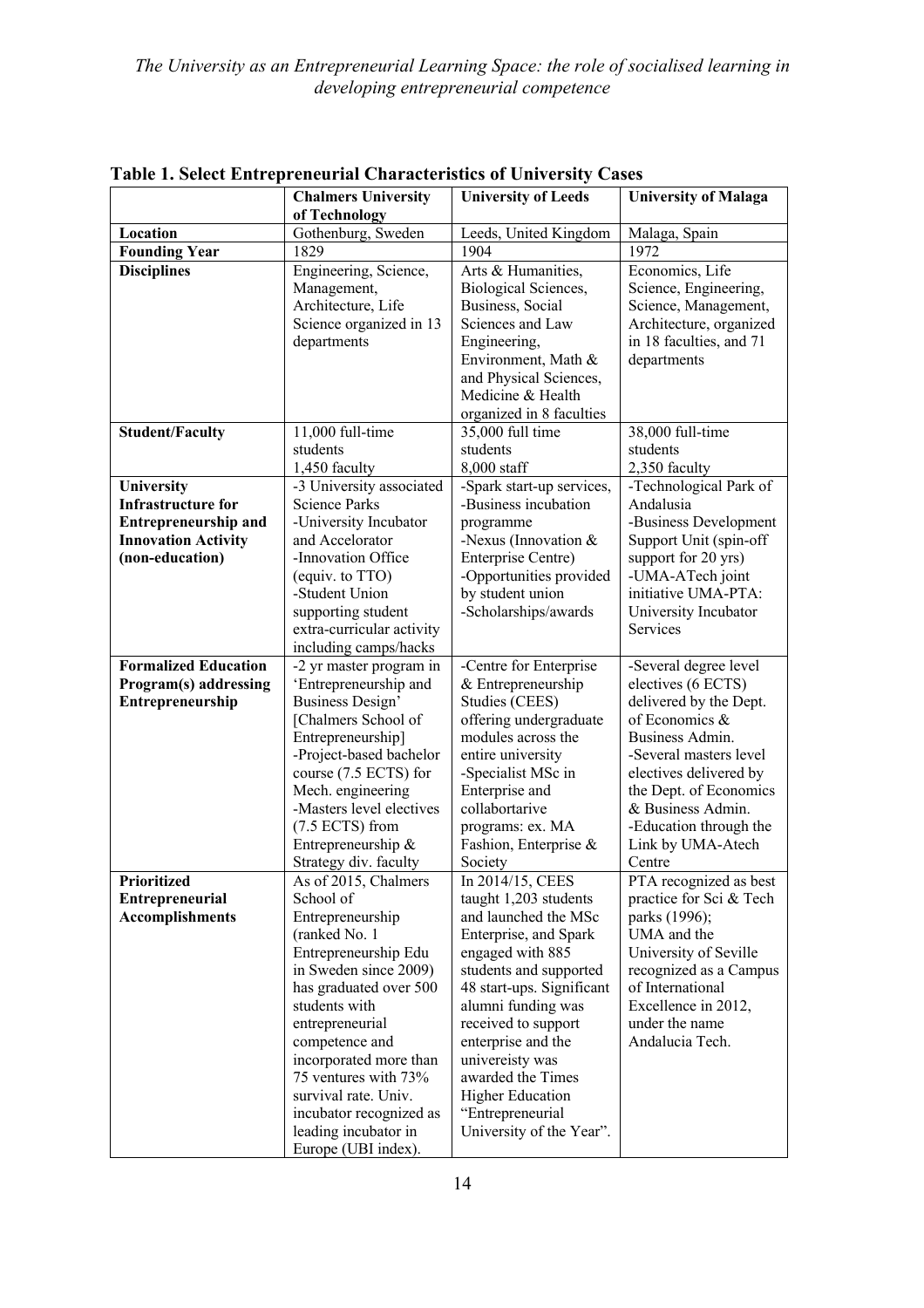#### *Data selection*

Criterion sampling was used (Neergaard and Ulhøi, 2007), following three key criteria for selecting participants to interview: (1) the participant had to either be a student in their final year at university or a recent graduate (i.e. within one year of having completed their university degree) from one of the universities described in the empirical settings; (2) the participant had to have been engaged in entrepreneurial activity; (3) the participant had to have either completed some formal entrepreneurship education (credit-bearing courses) [in following tables listed as EE] or alternatively was without any formal entrepreneurship education [in following tables listed as non-EE], with the total sample representing 50:50 formal [EE] and non-formal [non-EE] educated participants. Gender and country variables were also considered. Selection criteria resulted in the formation of two groups of participants at each institution: (a) participants who completed some formal entrepreneurship education; and (b) participants who had not completed any formal entrepreneurship education. Initially several individuals were contacted at each institution, with the selection of participants made by applying the mentioned criteria. To keep the sample balanced across the universities and the mentioned criteria, six indepth interviews with participants from each institution were carried out, thus forming the empirical sample of 18 participants. As will be detailed in the empirical settings section, this allowed the research to have a relevant number of participants coming from three different contexts with different institutional approaches to entrepreneurship education, enriching the analysis. The sample includes an equal balance between male and female participants.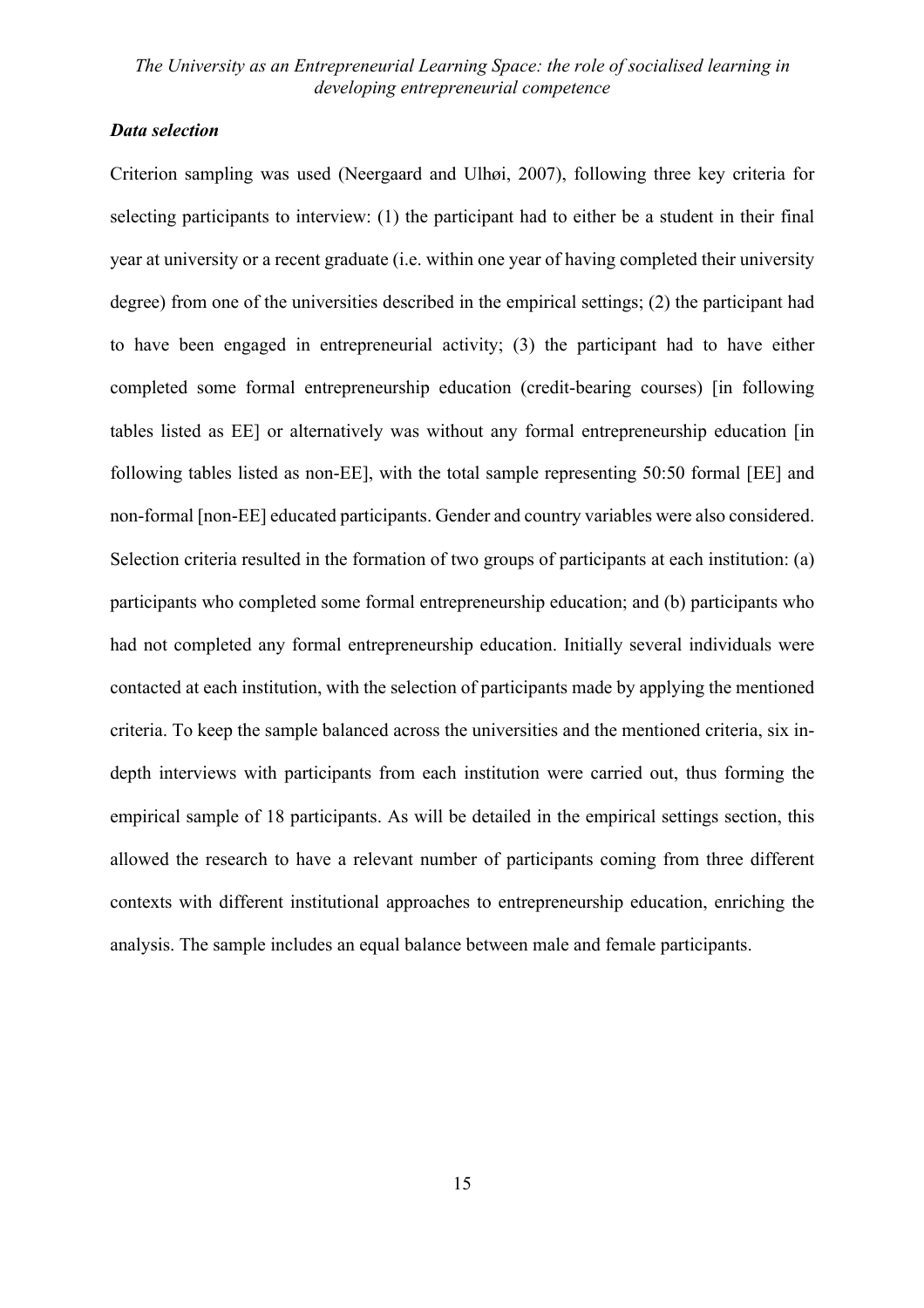| Code           | Country   | Age             | M/F                       | <b>Status</b>          | Formal<br><b>Eship</b> | <b>Degree</b>                                       | <b>Started University</b>  |
|----------------|-----------|-----------------|---------------------------|------------------------|------------------------|-----------------------------------------------------|----------------------------|
|                |           |                 |                           |                        | Edu                    |                                                     |                            |
| M1             | Spain     | 22              | $\mathbf M$               | Student                | Non-EE                 | <b>BEng Architecture</b>                            | 2010 UG                    |
| M <sub>2</sub> | Spain     | 26              | M                         | Student                | EE                     | <b>BEng Informatics</b><br>Engineering              | 2010 UG                    |
| M <sub>3</sub> | Spain     | 28              | $\overline{F}$            | Gradate                | EE                     | <b>BEng Industrial</b><br>Engineering               | 2008 UG                    |
| M <sub>4</sub> | Spain     | 21              | $\mathbf{M}$              | Student                | EE                     | <b>BSc Marketing</b>                                | 2011 UG                    |
| M <sub>5</sub> | Spain     | 29              | $\overline{F}$            | Graduate               | Non-EE                 | PhD in Inorganic<br>Chemistry                       | 2003 UG, 2009 G            |
| M <sub>6</sub> | Spain     | 25              | $\overline{F}$            | Graduate               | Non-EE                 | <b>BEng Industrial Design</b><br>Engineering        | 2008 UG                    |
| C1             | Sweden    | $\overline{25}$ | M                         | Student                | EE                     | MSc Entrepreneurship &<br><b>Business Design</b>    | 2010 UG, 2014 G            |
| C2             | Sweden    | 27              | $\overline{F}$            | $\overline{G}$ raduate | Non-EE                 | MSc Design Sustainable<br>Development, Architecture | 2010 UG, 2013 G            |
| C <sub>3</sub> | Sweden    | 23              | M                         | Student                | Non-EE                 | <b>BSc Industrial Engineering</b>                   | 2013 UG                    |
| C4             | Sweden    | 27              | $\mathbf{M}$              | Student                | $\rm{EE}$              | MSc Entrepreneurship &<br><b>Business Design</b>    | 2006 UG, 2010 G,<br>2014 G |
| C <sub>5</sub> | Sweden    | 27              | $\mathbf F$               | Graduate               | $\rm{EE}$              | MSc Entrepreneurship $\&$<br><b>Business Design</b> | 2010 UG, 2013 G            |
| C6             | Sweden    | 29              | $\overline{F}$            | Graduate               | Non-EE                 | MSc Design Sustainable<br>Development, Architecture | 2010, UG 2013 G            |
| L1             | <b>UK</b> | 23              | M                         | Graduate               | $\rm{EE}$              | MSc Enterprise                                      | 2009 UG, 2013 G            |
| L2             | <b>UK</b> | 25              | $\overline{F}$            | Graduate               | EE                     | MSc Enterprise                                      | 2010 UG, 2014 G            |
| L <sub>3</sub> | <b>UK</b> | 28              | M                         | Student                | Non-EE                 | PhD Tissue Engineering &<br>Regenerative Medicine   | 2008 UG, 2012 PHD          |
| L4             | <b>UK</b> | $\overline{37}$ | $\overline{F}$            | Graduate               | E                      | MA Fashion Enterprise &<br>Society                  | 2000 UG, 2014 G            |
| L <sub>5</sub> | <b>UK</b> | 23              | M                         | Student                | Non-EE                 | MSc Health Informatics &<br>Medicine                | 2011 UG                    |
| L <sub>6</sub> | <b>UK</b> | 24              | $\boldsymbol{\mathrm{F}}$ | Graduate               | Non-EE                 | <b>BA Philosophy</b>                                | 2010 UG                    |

# **Table 2. Participant data**

#### *Data collection*

The main researcher of each institution contacted the participants by e-mail and telephone. The interviews were conducted on site, at the home institution of the participant, by the researcher belonging to the home institution. To guarantee the same interviewing procedure among home institutions, an interview protocol was prepared. In addition, two interviewers – the main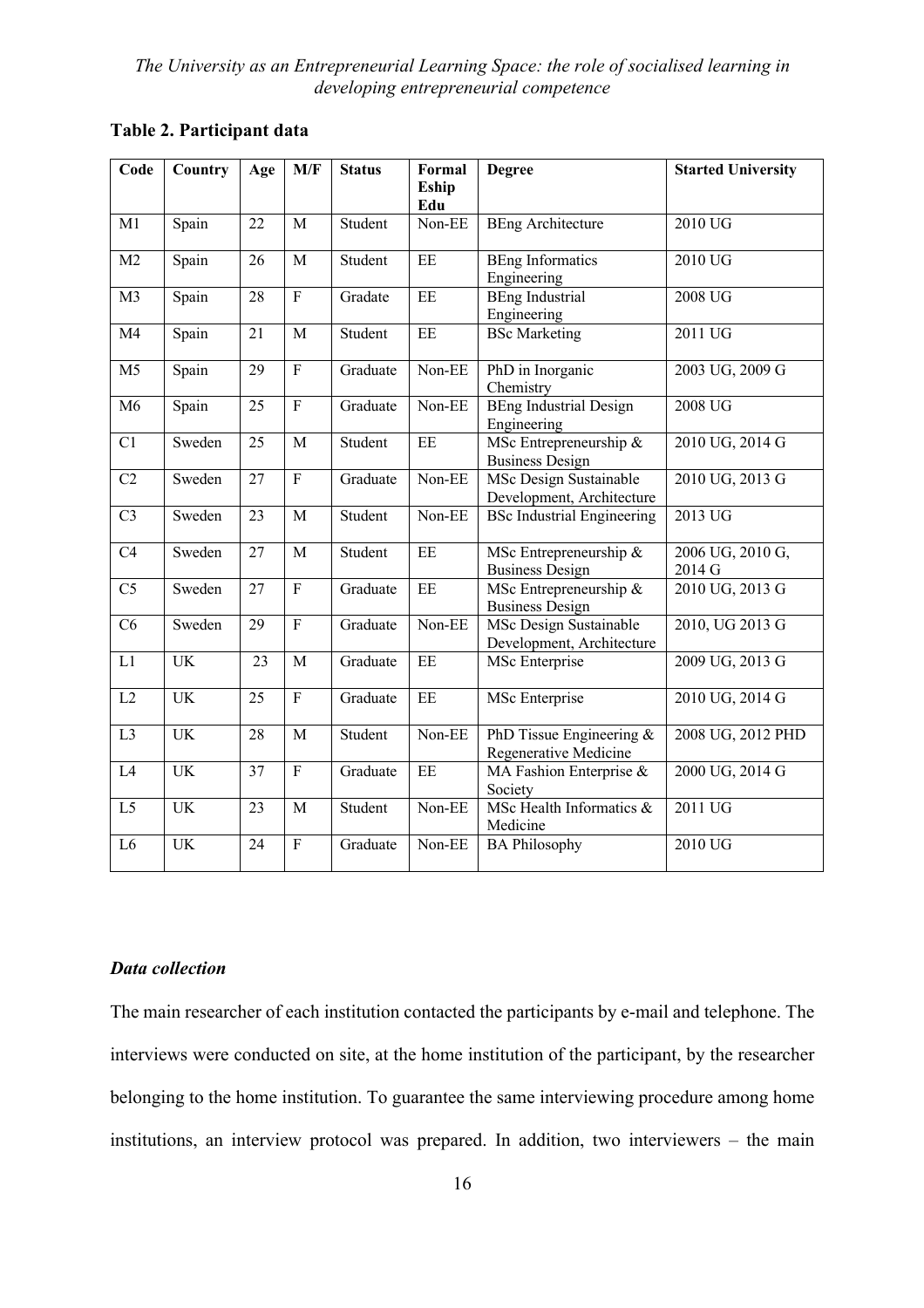researcher at each institution, and an independent researcher distinct from the institutional researcher – conducted the first interview at each institution. This was done to standardize the use of the interview protocol across the institutions. The protocol had two parts. The first part consisted of asking the participants to draw a visual timeline of self-defined key milestones and activities – considered critical incidents (Chell, 2014, Cope and Watts, 2000, Deakins and Freel, 1998). Participants were also asked to specify key actors associated to critical incidents (Deakins and Freel, 1998). In this way, the participants visualized their own entrepreneurial journey, including key relationships. This visual aid was then used throughout the life story technique (Cassell and Symon, 2004), in which the participant provided a verbal history connected to the visual aid, with particular emphasis on the identified key relationships.

The second part of the protocol consisted of unstructured interviews, i.e. lacking any particular script (Creswell, 2013), in order to deepen understanding about each participant's entrepreneurial journey. Despite the lack of a script, each interviewer was able to guide the discussion topics based on the theoretical framework (see Table 3) and the visual aid. The interview concluded with a short discussion of future intentions. Each participant spoke freely to their independently created life history, focusing on the self-designated critical incidents and articulating details about the key relationships connected to the critical incidents (Chell, 2014, Cope and Watts, 2000, Deakins and Freel, 1998). Interviews were audio recorded and, on average, lasted approximately 45 minutes.

#### *Data Analysis*

The first coding phase was based on the visual aid. The entrepreneurial journeys drawn by the participants were analysed and compared to establish five themes which contextualized the entrepreneurial journey, emphasizing a socialised learning perspective (see Table 3). This first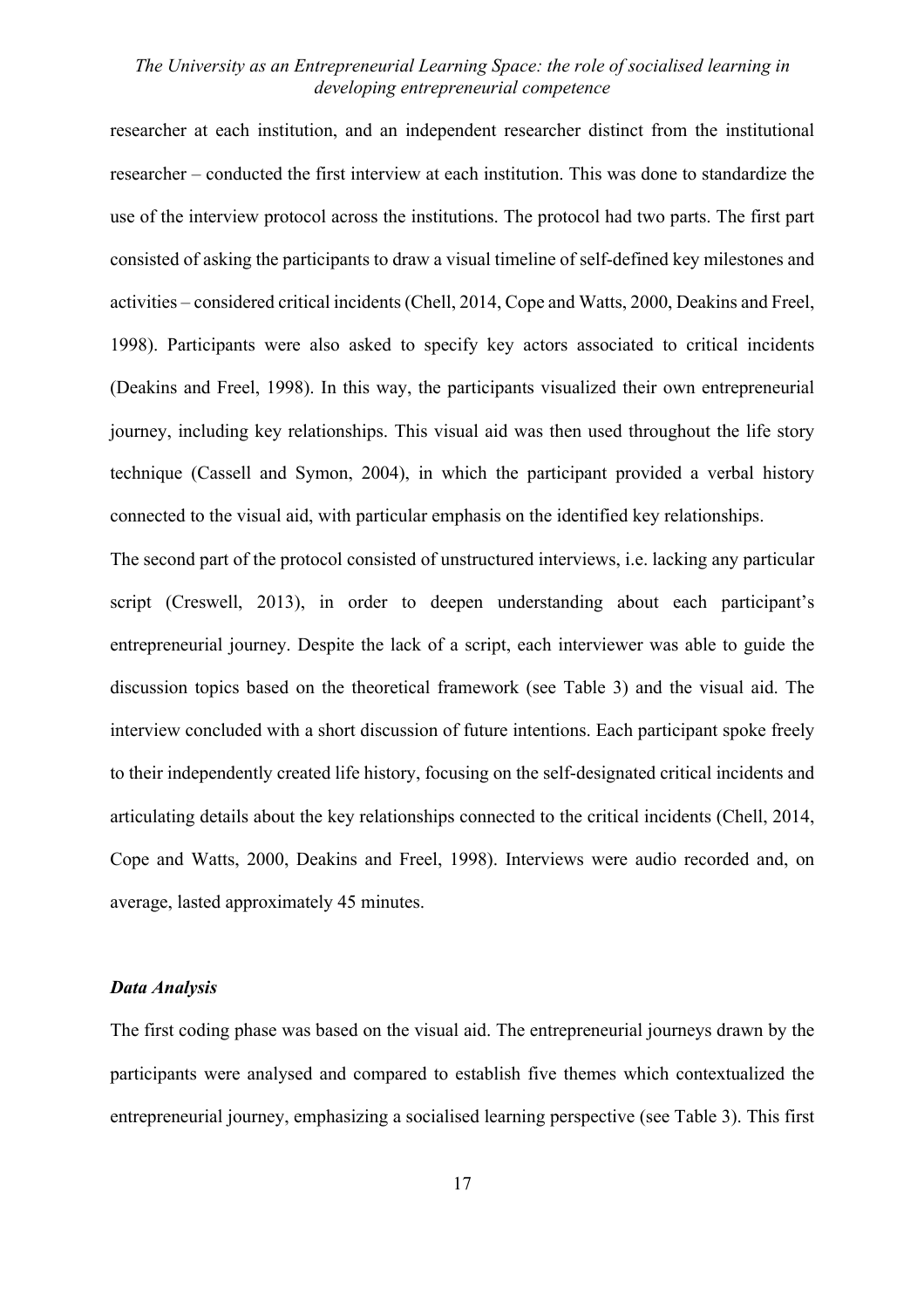order coding, representing the main themes, was used to develop the second order coding,

representing more specific categories detailing the previous themes.

| Themes – First order coding               | Categories – Second order coding                                                                 |
|-------------------------------------------|--------------------------------------------------------------------------------------------------|
| Period of time: when the                  | During University                                                                                |
| entrepreneurial activity is taking        | Post-University (including periods in between university, if multiple                            |
| place                                     | studies)                                                                                         |
| Activity associated actor: interaction    | Business partners (of the entrepreneur(s))                                                       |
| with others illustrated as critical       | Customers                                                                                        |
| incident entrepreneurial activity         | Family                                                                                           |
|                                           | Friends                                                                                          |
|                                           | Mates                                                                                            |
|                                           | Mentor                                                                                           |
|                                           | Non-university business support team <i>(incubators not funded by the</i><br><i>university</i> ) |
|                                           | University business support team (incubators funded by the university)                           |
| <i>Contact settings:</i> ways that they   | Formal                                                                                           |
| found out who they need to speak to       | Non-formal                                                                                       |
| in order to cover their need              | Informal                                                                                         |
| Contact initiator: who suggested the      | Educator                                                                                         |
| interaction/contact                       | Entrepreneur itself                                                                              |
|                                           | Other                                                                                            |
| <i>Reasons to contact:</i> reasons behind | Information seeking (proactive search for and giving of information)                             |
| their interaction with others             | Feedback seeking <i>(determine adequacy of one's behavior; seek/use</i>                          |
|                                           | <i>feedback to secure goals)</i>                                                                 |
|                                           | Help-seeking (asking others for assistance or advice)                                            |

**Table 3. Emergent themes and categories from data analysis**

Recorded interviews were transcribed and NVivo v10 software was used to identify patterns and commonalities across all interview data. Inductive analysis (Gioia et al., 2013) of the transcribed interviews was applied. Particular attention was paid to the critical incidents and key relationships identified, using the themes developed from the visual aids. The individual participant was used as the unit of analysis to allow a better understanding of their processes. Data analysis resulted in categories (see Table 3), within the previously emerged themes, which helped explain where and how the participant's learning was developed, and the learning association to the key relationship actor(s) (McKeever et al., 2015).

Two orders of coding were used: a first order addressing main contextualizing themes; and a second order allowing for categorization within the themes. Coding applied to the transcribed interviews, as well as the conclusions generated from the data, were checked by the researchers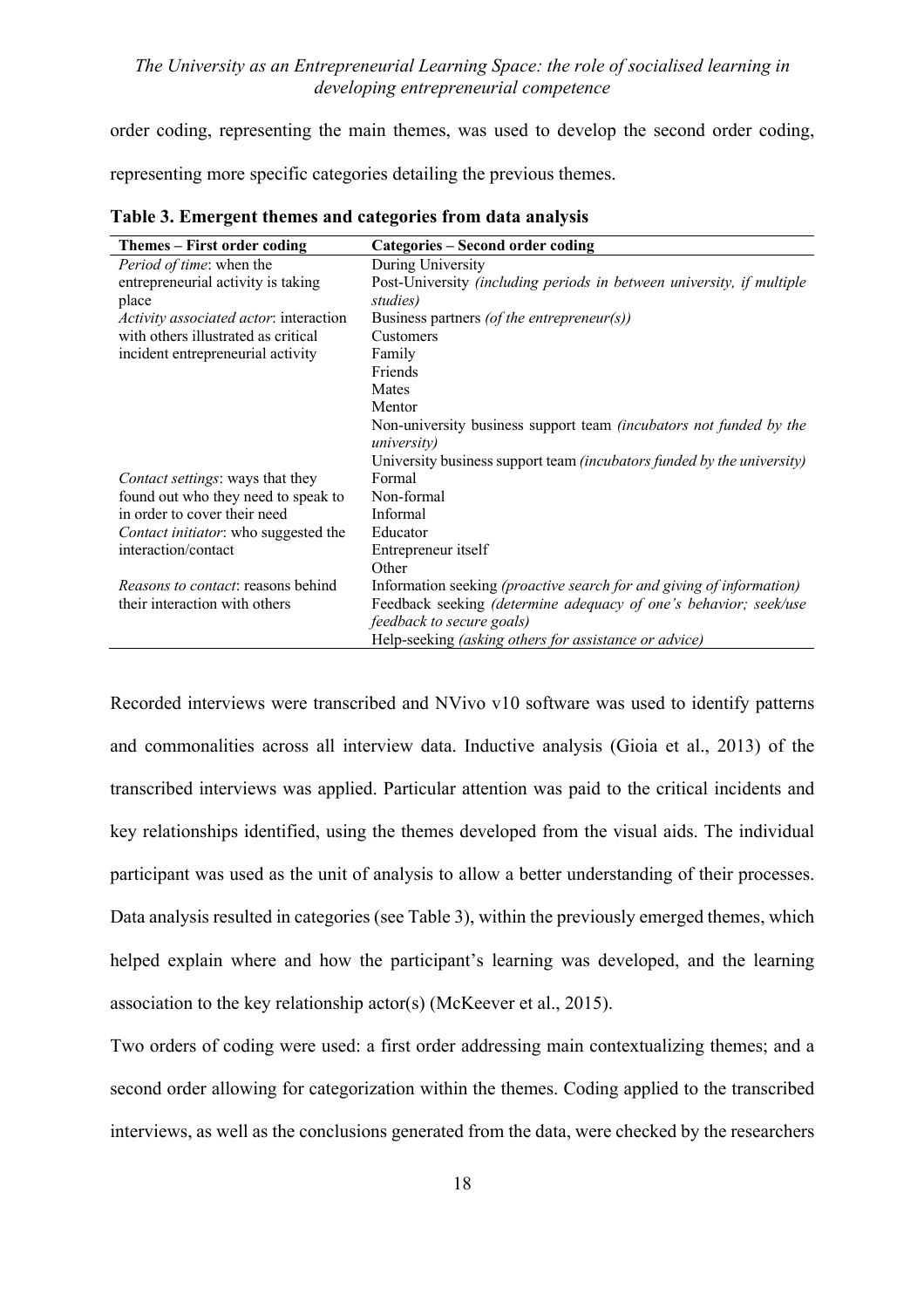(interviewers) to guarantee accuracy and validity. No discrepancies on the coding process or the conclusions generated were identified. Themes, categories, and exemplary quotes were used to help develop findings and conclusions from the data.

#### **Findings**

The findings section uses interpretations to present the results, organized around three key themes which are aligned with our research interests: socialised learning, the role of mentorship, and relevance of previous entrepreneurship education. Findings are supported by relevant quotes to exemplify the raw data and to help the reader understand the interpretations made.

#### *Socialised learning*

Participants describe their entrepreneurial learning and contribution to entrepreneurial competence development to expand beyond the 'boundary' of the classroom across the university as a whole.

| <b>First Order Coding</b><br><b>Theme</b> | <b>Total Participants</b> | <b>Participants With EE</b>                               | <b>Participants With non-</b><br>ЕE |
|-------------------------------------------|---------------------------|-----------------------------------------------------------|-------------------------------------|
| Period                                    | During University         | During University                                         | During University                   |
| <b>Activity associated actor</b>          | Mentor                    | Business partner /<br>University business<br>support team | Mentor                              |
| <b>Contact settings</b>                   | Informal                  | Informal                                                  | Informal                            |
| <b>Contact initiator</b>                  | Student                   | Student                                                   | Student                             |
| <b>Reasons to contact</b>                 | Help-seeking              | Help-seeking/<br>Information seeking                      | Help-seeking                        |

**Table 4. Prominent second order coding of participants**

Table 4 illustrates that during university, participants initiated contact primarily with mentors, but also business advisors and university incubation actors (depending upon participant's formal education in entrepreneurship), with the main purpose of seeking out help. Participants seek out these actors through organized and informal social interactions, for example spontaneous small talk, student union meetings, or breaks during conferences.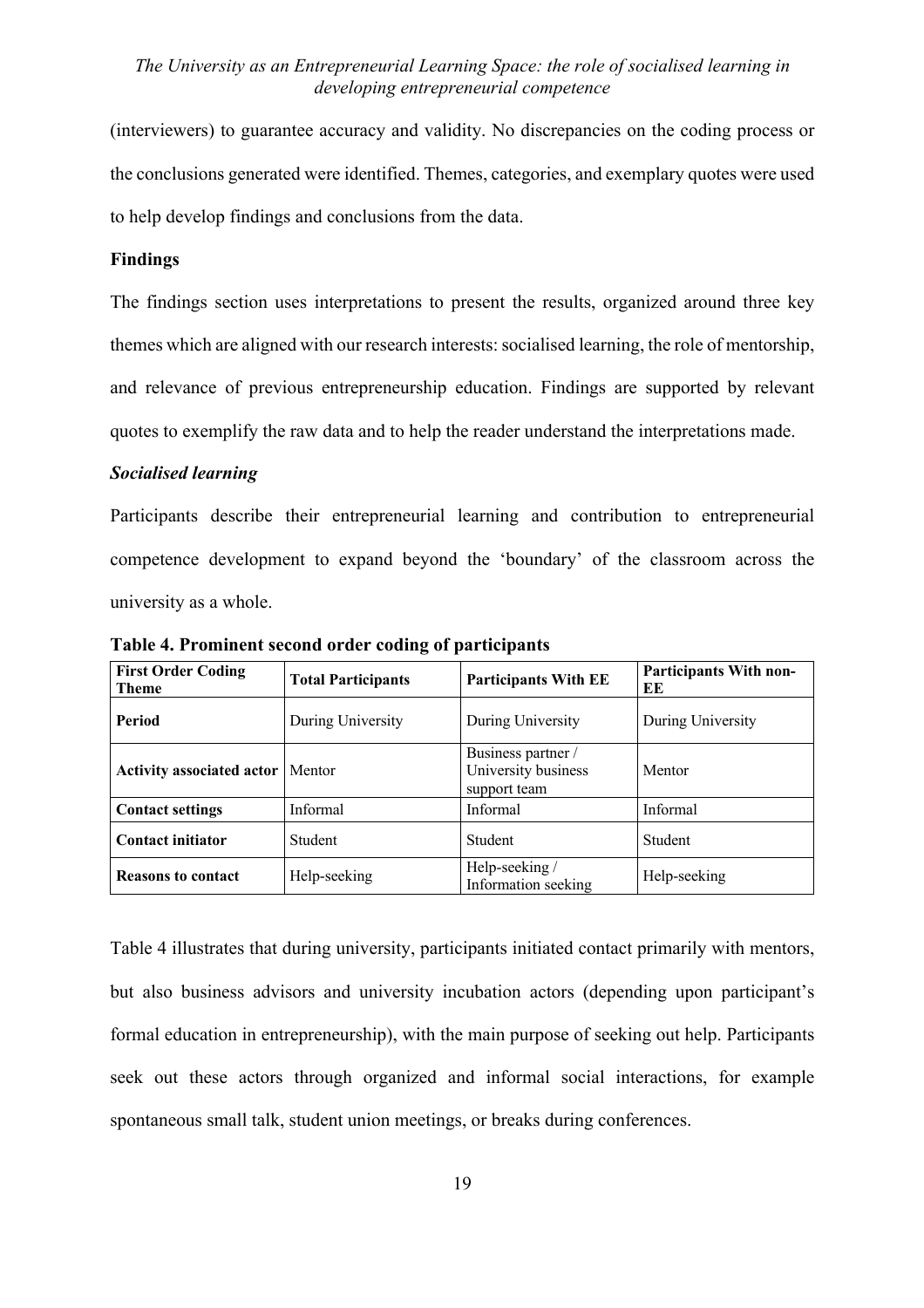C3: *"We met a young entrepreneur [25 years old], who has had a company for 7 years and we discussed our specific idea. It was a very useful meeting; he gave us very good advice. We visited the Copenhagen's incubator, too. … In the final session, we met other companies and had the chance to talk with them about their journey".*

Most contacts are initiated by the participants themselves, as they become aware, when embedded in their entrepreneurial journey, that they lack competence and therefore actively seek out someone to guide them. In general, the stakeholder sought after by the participants is an individual willing to take on the role of mentor. *Mentor* includes a broad spectrum of individuals: family members, trusted faculty, university researchers, incubation staff acting outside their formal role, a guest speaker, etc., as partially illustrated in the following interview citations M6 (family member), C4 (incubation staff member) and L3 (academic staff).

M6:*"My father taught me how to make money with the website; he has been my mentor, actually".*

C4:*"In 2014 I was on my final master year and I started to work on my own ideas in the Incubator. Our idea provider [Abigail], she has been our main inspirational source from the beginning. She helped us where we encountered problems. [Abigail] is still mentoring us nowadays".*

L3: "Two mentors: they *[John and the interviewee] have been involved in two different projects and [the Professor] who is [John's] PhD supervisor passively mentor me and he asks me proper questions about [John's] projects when they meet to know what's going on and make me think about it."*

Typically, the participants were found to seek out someone who is seen to have experience in the area or industry sector in which they want to start their entrepreneurial activity, or someone with more general entrepreneurial expertise they perceive as important. Besides a mentor, the participants saw incubator or institution representatives as helpful as they engaged in the startup process.

#### *The role of mentorship*

Seeking out mentorship is seen as driven by three main purposes: seeking information relevant to the entrepreneurial case at hand (such as industry specific knowledge or process know-how),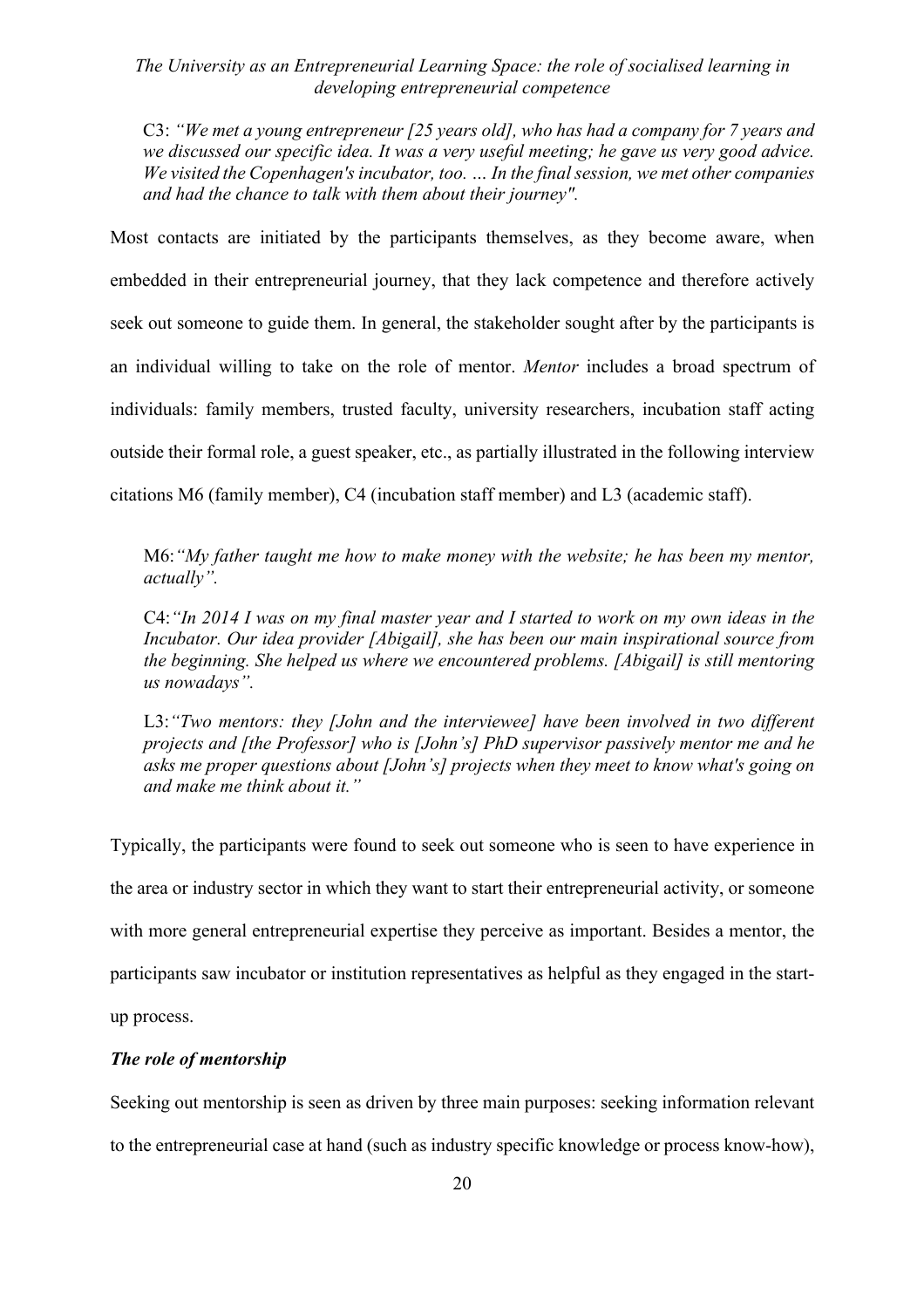help and guidance in performing entrepreneurial activity, and feedback on strategies, decisions and performance, both in regards to the individual and the venture pursued. Participants particularly emphasized needing help in their entrepreneurial process, emphasized by adoption of help-seeking behaviour (Lee, 1997). The following exemplary citations from interviews are used to illustrate participants seeking information (M3, L2); feedback (L5, C5); or help (L5,

C4, M4).

(1) Information:

M3: *"I learned about management in the programme. I also got contacts from this programme, all of them are entrepreneurs and we support each other. Most of us are engineers, and we help each other, in terms of knowledge."*

L2: "For my master dissertation, I focused on developing a business idea related to pet *supplements. But I'm not sure [whether] to pursue it. [My supervisor] put me in touch with his friend, [Jane], to interview people in pet products companies, and manufacture companies, etc. [Jane] ended up inviting me to a networking event; there I met [Jill], [Jane]'s friend, and I am currently [part-time] working for [Jill]'s company. So [Jill] was a connection through [my supervisor], through [Jane], through a networking event."*

In both of the citations, the participants address how social connections were used to access

important information, for example in terms of engineering knowledge through classmates

(M3), or specific industry knowledge relevant for the business idea through a supervisor's

network (L2).

(2) Feedback:

L5: "*It was not until one year after when we thought that could turn [idea] into a business because when someone told us that they really liked it and that they were would pay for this, we thought 'why don't we charge for this?' It never occurred to us".*

C5*: "I sent an application for the European Food and Venture Forum (EFVF) in May 2015 and they selected us for presenting our company. This Forum did not get us any money but a lot of contacts and we talked with a lot of investors and got feedback. […] There we met [Joan] who works part-time as a graphic designer in one of the Forum's companies; we contacted her [to be] a graphic designer for our own company, even though it is working for free. [Joan]'s energy is really good and positive; she is helping us during the whole process of the company. She has started to become a key person"*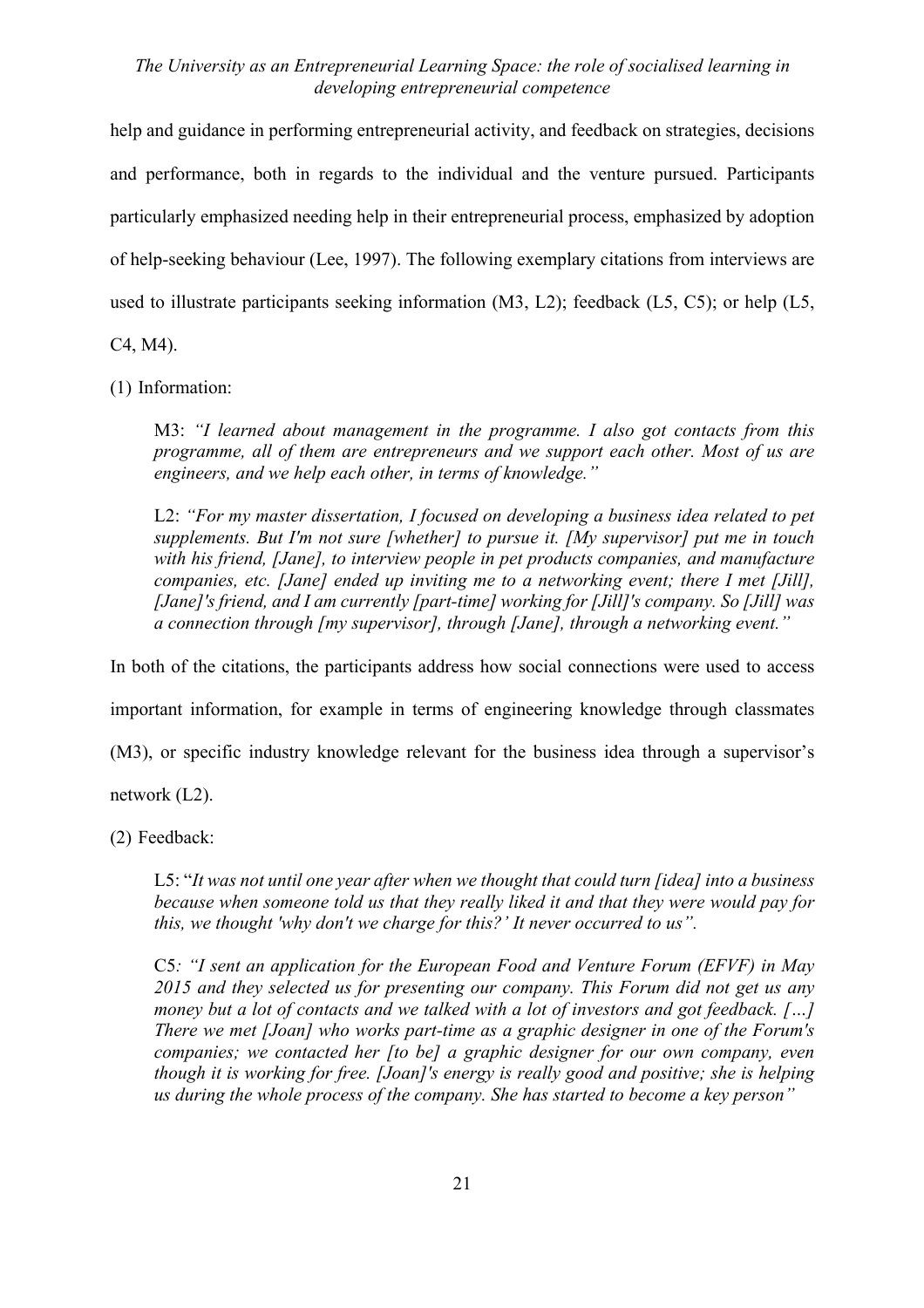L5 illustrates how feedback from potential customer changed the participants' awareness of the business potential of their idea, sparking them into action. In citation C5, participants not only identify the non-monetary value of feedback gained from attending an industry event, but that the event also facilitated access to a new important resource (Joan) who becomes a central part in the team, thus relating to the other two themes of seeking specific information (in this case graphic design) and acquiring help, as Joan provides this competence for free.

(3) Help:

L5: *"When [partner] and I came back [from masters course in Health Technology], he had a lot of knowledge and contacts from Spark [university business support service] and knew exactly what Spark had to offer in terms of advice and initial funding. Also, we needed legal advice that we couldn't afford so Spark gave us this legal advice. We applied for the Spark scholarship and got one year free office space, also, we attended the Spark Bootcamp. … We also got advice about how to deal with finance, costs, budgets, etc."*

C4: *"[Classmates] have played a huge role both with learnings and life choices because they are very good. During summer 2015, all of them were trying to decide between applying for jobs or to try as an entrepreneur; talking to my classmates helped me with this choice."*

M4: *"In the incubator, if we need some help, the other entrepreneurs could help us or even test the prototypes developed by us."*

In citation L5, the participant speaks to the importance of a university-associated organization in providing help through free resources to develop the business. More often, participants highlight the help provided through peers, either through advice for challenging decisions (C4) or actual development of products (M4).

#### *Relevance of previous entrepreneurship education*

Drawing comparisons between non-entrepreneurship educated (non-EE) and entrepreneurship educated (EE) participants illustrates differences in their co-participation activities (key relationships) and their reasons for initiating the relationships. Figure 1 is based on compiled coding in NVIVO of the participants' self-described critical events, and illustrates where learning is situated, for both the entire population but also segmented according to participant's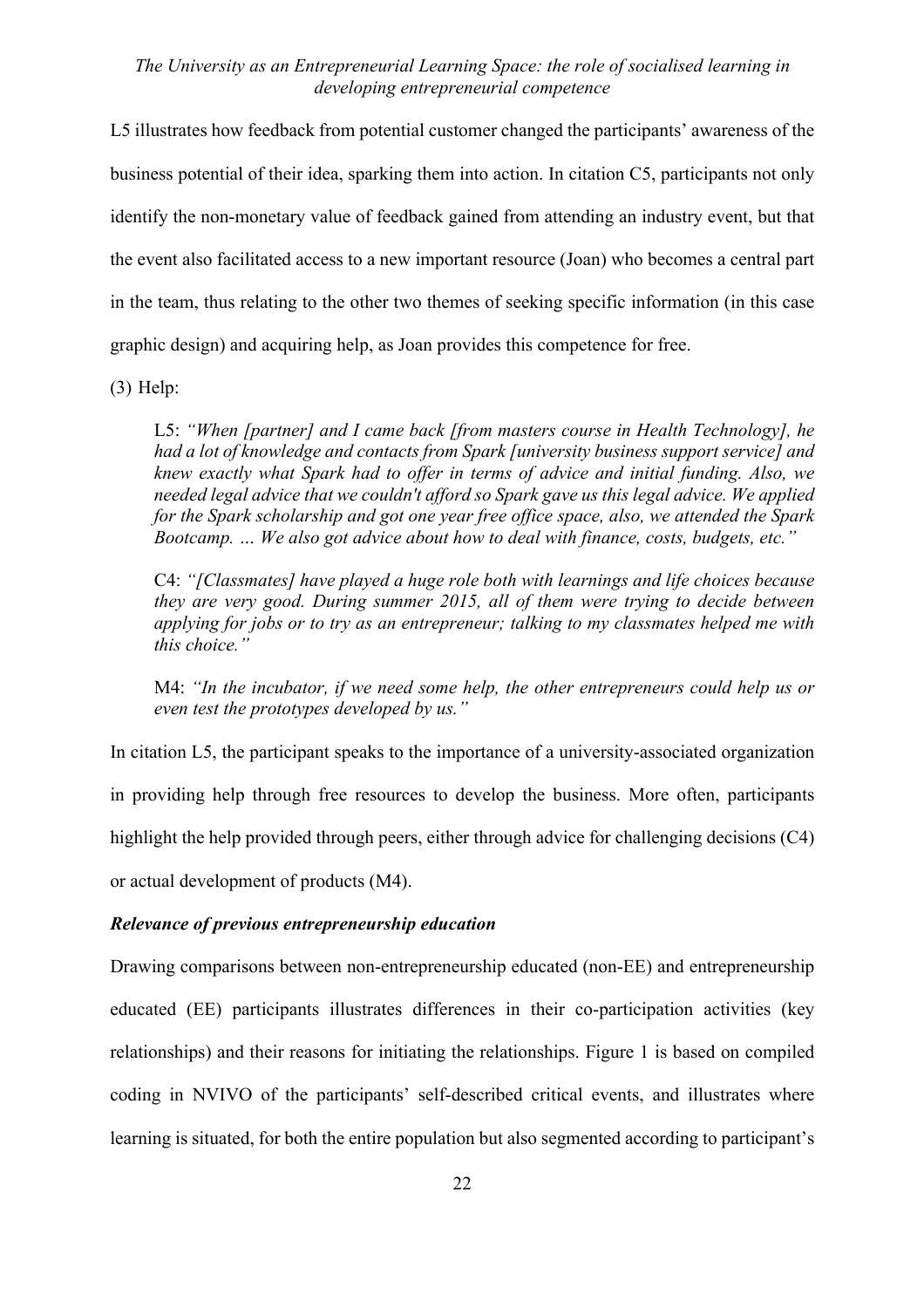entrepreneurship education. Figure 1 illustrates that participant's engagement in informal learning in relation to their educational background in entrepreneurship is quite similar.



**Figure 1. Learning settings of key relationships**

Figure 2, also based on compiled coding, illustrates with whom participants interact to gain entrepreneurial competence, again showing the total participant population as well as segmentation based on participant's entrepreneurship education. Figure 2 illustrates that EE participants rely on their business partners and university business support team for help, feedback and/or information to a greater extent than the non-EE participants. Friends and classmates also seem to play a larger role for the EE participants. Relationships with these actors seem also to displace the reliance on mentors and non-university based business support for the EE participants, in comparison to the non-EE participants. Figure 1 shows that Non-EE participants have a greater reliance on mentors and non-university business support actors to gain access to information or seek help.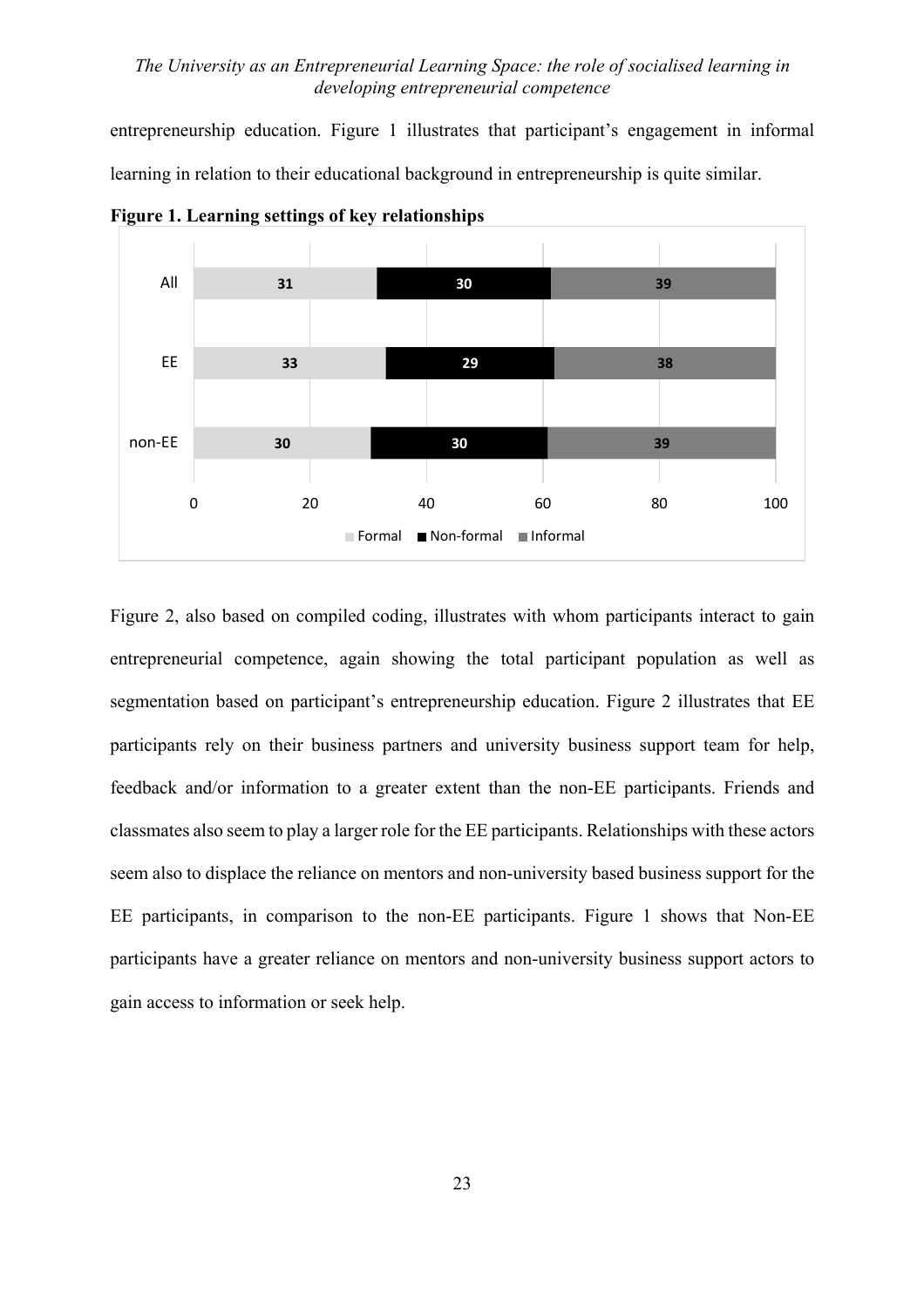



### **Discussion**

Development of entrepreneurial competence is recognized to require engagement in experience (Bacigalupo et al., 2016). By expanding the entrepreneurial learning space to the university as a whole, this article explores the way in which students gain learning through participating in social 'resources' around them, and then use key actors (mentors) help them make sense of the learning they gain from these resources.

The findings of this study illustrate that students, while at university, develop entrepreneurial competence through engagement in entrepreneurship, supported not only by formal education and/or extra-curricular activity, but through socialisation with key actors. This confirms the role of higher education in fostering entrepreneurship and developing entrepreneurial competence, as suggested by the literature (Arthur et al., 2012, Rae and Wang, 2015), while also adding to this role through illustrating the entrepreneurial competence students gain by being situated in the university space. Students are shown to independently contribute to their own development of entrepreneurial competence beyond formalized learning (entrepreneurship education),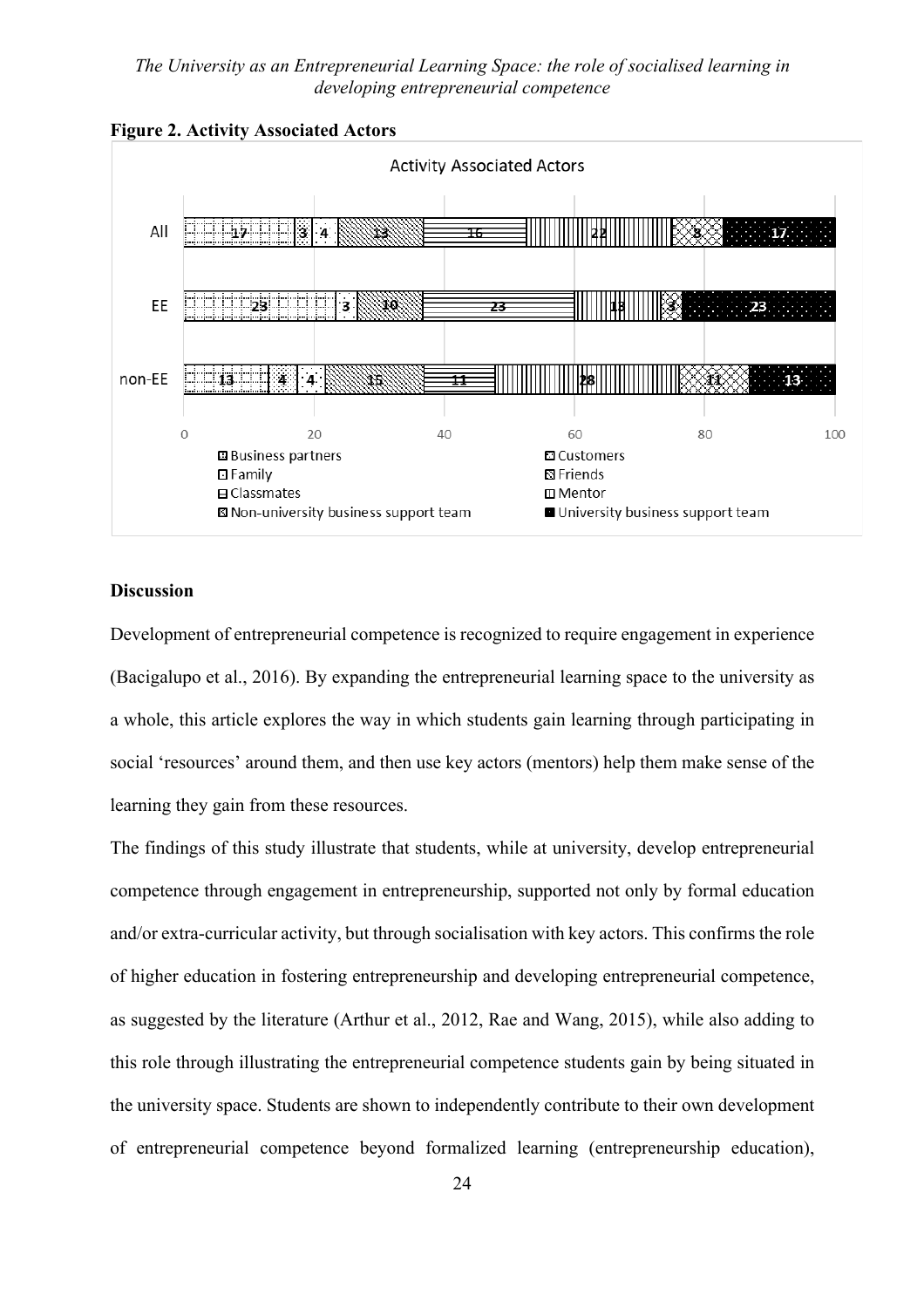though students having educational background in entrepreneurship report being well-situated to integrate acquired knowledge and skills from formalized education with participatory learning from experience (Sfard, 1998).

Universities are recognized as explicitly supporting the structured learning of formal degree programmes and non-formal extra-curricular activities. From this study, these two forms of learning are perceived by the participants as attributing to a slight majority of their overall entrepreneurial competence development. However, positioning the university as a sophisticated learning space (Baron and Tang, 2009), learning becomes more personalized. The findings illustrate the importance of informal learning – gained through stakeholder interaction and mentorship – that, when integrated with the formal and non-formal learning, to help solidify the personalized value of the entrepreneurial competence gained. This indicates that guidance (in the form of mentorship, educational supervision, etc.) plays a vital role in the development of entrepreneurship competence, as this enables individuals to frame the insights gained from experience. This article identifies three themes that help frame entrepreneurial competence development outside the traditional view of the university: socialised learning (facilitating access to information, feedback and help); the role of mentorship; and relevance of previous entrepreneurship education.

By expanding the 'boundary' of the classroom to instead investigate the entire university as a learning space, the focus shifts from a finite emphasis on cognition acquisition to include participatory learning (Illeris, 2018, Sfard, 1998), enabling 'socialisation of the intellect' (Cole and Scribner, 1975). Existing literature points to the importance of the informal and socialised learning embedded in the formal or structured learning spaces (Collins et al., 2006, Edelman et al., 2008, Williams Middleton and Donnellon, 2014) but the participants' perception as presented in the findings more tacitly illustrate the extent of the contribution attributed to this learning setting. Socialised learning is identified as important to participant's entrepreneurial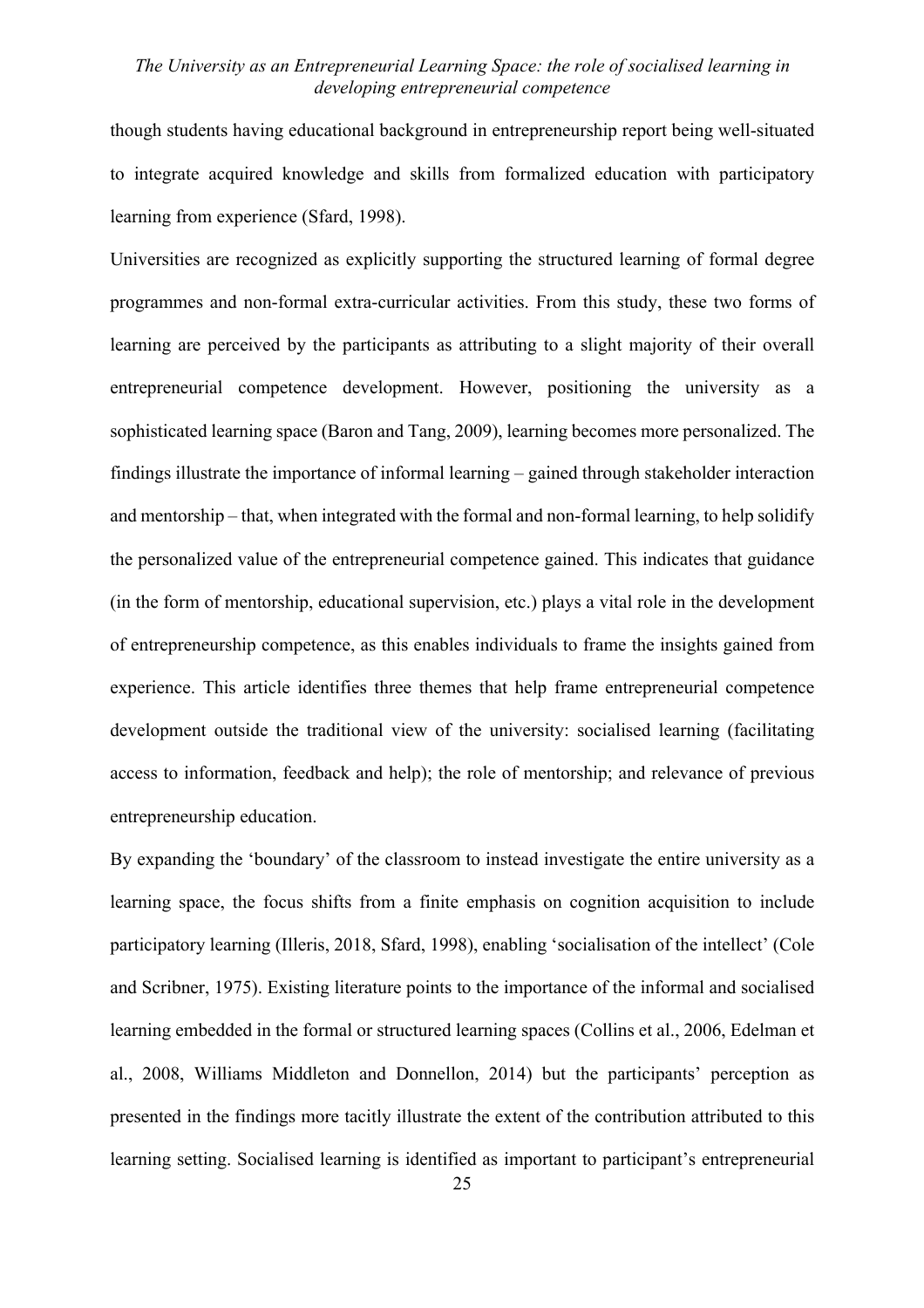competence development asthe participants communicate learning while existing 'in the world' (Jarvis, 2006) and through interaction with and observation of others (Bandura, 1977, Bandura, 2001), as part of a community (Sfard, 1998) of entrepreneurs, and through an ongoing negotiation process between the participant and a network of others (Taylor and Thorpe, 2004). It is a learning gained through interpretation of response patterns of socialisation agents (Bandura, 1969, Bandura, 1977, Berglund et al., 2016, Down and Warren, 2008, Rae, 2005, Rigg and O'Dwyer, 2012, Williams Middleton, 2013). Participants place emphasis on ways in which they personalize their entrepreneurial competence development and take ownership of their learning. Participants deliberately initiate contact with key stakeholders based on selfawareness of deficiencies information, feedback or access to tacit help (Lee, 1997).

Participants actively seek out mentors through interaction in social networks while situated at university as a means to facilitate "generative learning" complementing cognitive acquisition, as proposed by Barrett and Peterson (2000) and Gibb (1997). Related to this, participants emphasize the importance of receiving guidance to support composition and integration of the learning gained through engagement in entrepreneurship. This guidance most often comes in the form of a mentor, though mentorship is shown to be delivered by a spectrum of different actors (Sullivan, 2000, Zozimo et al., 2017). Learning through interaction with mentors builds upon reciprocal determination (Bandura, 1978), leading to increased self-efficacy and other personally driven contributions to competence development. Typically, the participants are found to seek out someone who is seen to have experience in the area or industry sector in which they want to start their entrepreneurial activity, or someone with more general entrepreneurial expertise they perceive as important. This is an illustration of what has been mentioned in previous literature as mentoring processes combined with learning by doing (Cope and Watts, 2000, Sullivan, 2000, Zozimo et al., 2017). In addition to mentors, participants identify incubator or institution representatives as helpful when engaging in entrepreneurship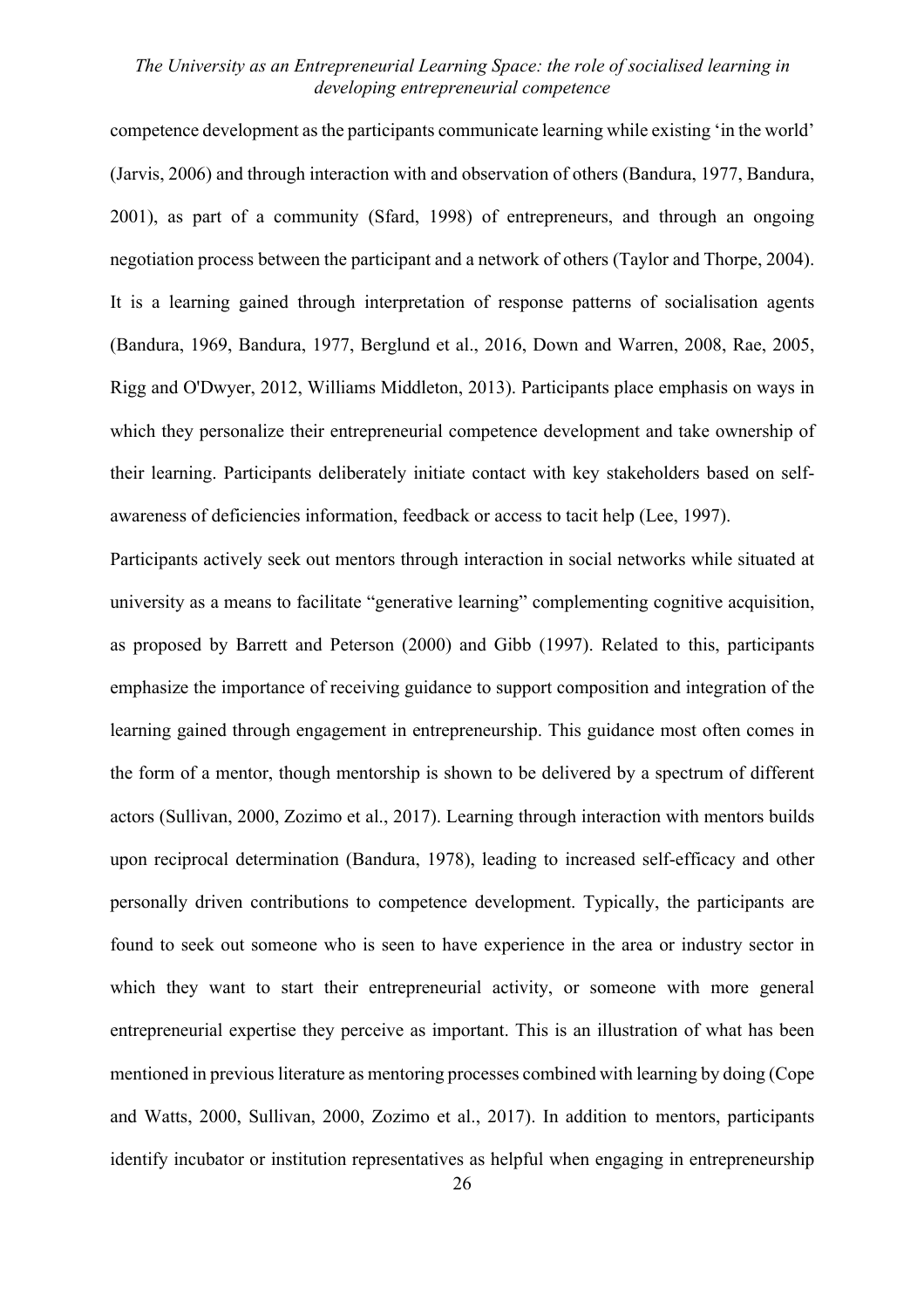(particularly, starting a company). Similar to Curth et al. (2015) this highlights the importance that aspiring entrepreneurs attribute to networking which facilitates learning from personal experiences as well as benefitting from the business contacts and industry specific information. The relevance of previous entrepreneurship education have been mentioned in the literature as having a positive impact on start-up activity (see for example Kyrö, 2005, Reynolds and Curtin, 2008). In this study, participants who completed some form of entrepreneurship education where shown to rely on their business partners or the university business support team when seeking help and/or information, whereas participants without formal entrepreneurship education prioritize contacting a mentor. Not surprisingly, participants with formal entrepreneurship education already have a network of key actors who they can contact for help and information. The participants are therefore well-situated to integrate acquired knowledge and skills from formalized education with participatory learning from experience. Consequently, formal entrepreneurship education is shown to positively influence access to university-based resources supporting entrepreneurship. In addition, the participants develop competence through social interaction in both structured (formal education and extra-curricular activities – using formal and non-formal learning means) and non-structured settings (informal/socialised learning). Not unexpectedly, socialised learning is contingent mainly on where the participants are situated (Lave and Wenger, 1991), thus, learning gained through social interaction transitions from the more structured settings (using formal and non-formal means) to the less structured (using informal means) once individuals graduate from university.

### **Conclusion**

This article calls attention to the emerging role of the university as an entrepreneurial learning space, moving beyond siloed entrepreneurial activity in the form of entrepreneurship education and university entrepreneurship (Siegel and Wright, 2015, Wright et al., 2017). The article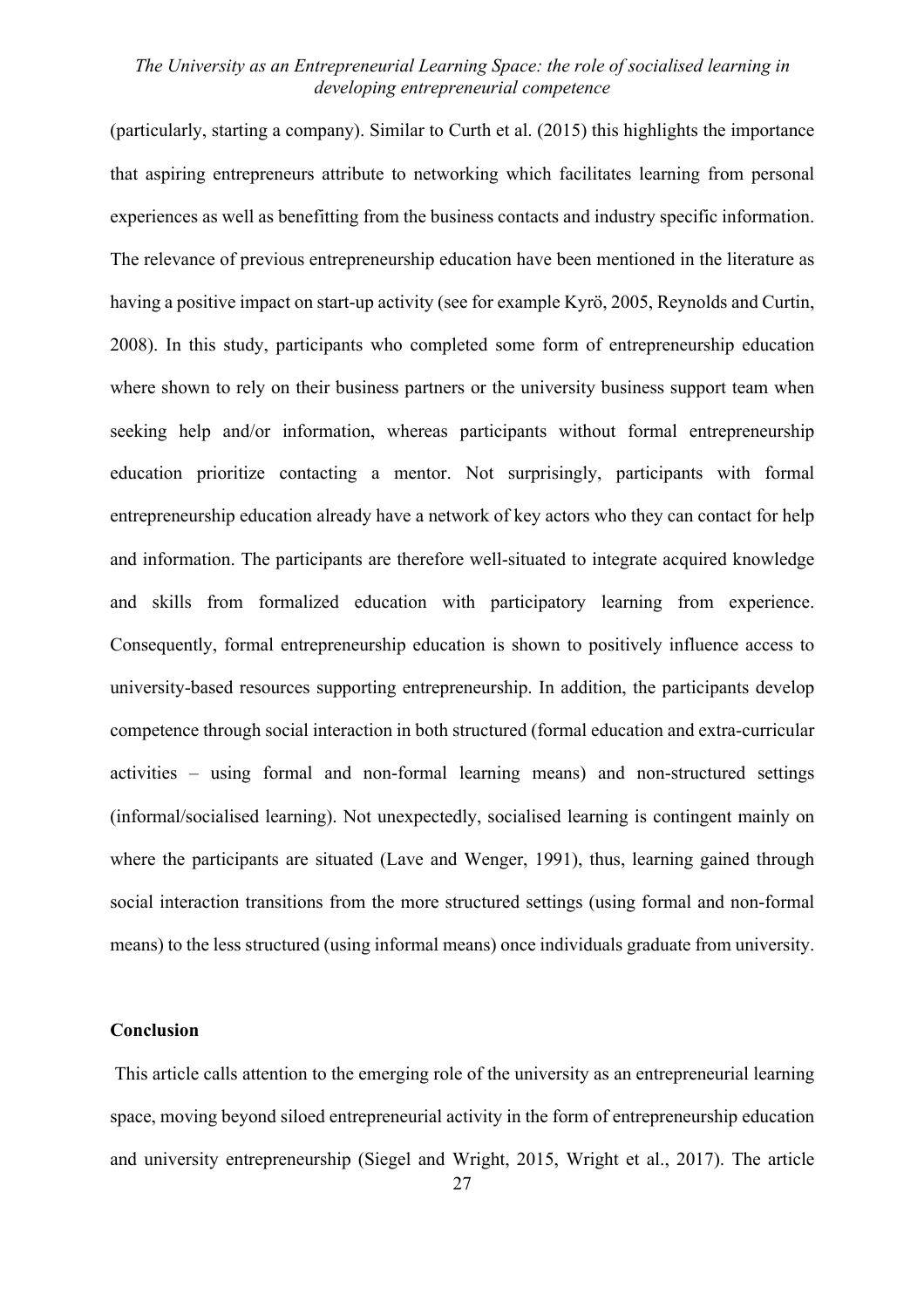suggests ways in which universities can further integrate entrepreneurial learning based on more personal and less obvious aspects of development during entrepreneurial emergence (Pittaway et al., 2015, Rae and Wang, 2015, Rusk and McGowan, 2015, Williams Middleton and Donnellon, 2014, Wright et al., 2017). Contribution to an understanding of entrepreneurial competence development is made by illustrating ways in which students draw upon different forms of learning while at university to develop their entrepreneurial competence. Development of competence expands beyond current use, as while the student-as-learner is initially situated within the university, socialisation extends beyond the spatial setting of the university. This article points to the importance of integrating learning gained through different forms in order to personalize the cognitively acquired and participatory gained elements. Students are shown to instigate integration of learning, often engaging mentors to complement or supplement knowledge gained through formal or extra-curricular means. This highlights the criticality of guided learning processes, recognized in formal education, but less understood in other forms, in order to aid the learner in reflecting upon their own relationship to knowledge acquired (Pittaway and Thorpe, 2012, Williams Middleton and Donnellon, 2014).

Theoretical contribution includes ways in which entrepreneurship education and entrepreneurial learning literatures may complement one another. For example, findings from the empirical exemplify ways in which entrepreneurial learning takes place within the university setting (Nabi et al., 2017), and links between different forms of learning in contributing to entrepreneurial competence development, thus providing new potential for entrepreneurial pedagogy. Existing theory has emphasised the value of informal and socialised learning (Cole and Scribner, 1975, Lave, 2009, Rogoff et al., 2016). This article extends the literature into the entrepreneurship education sphere by, firstly, explaining to what extent informal learning can be perceived within the 'formal' entrepreneurial learning space and draws attention to the potential value of socialised learning in this context. Moreover, it recognises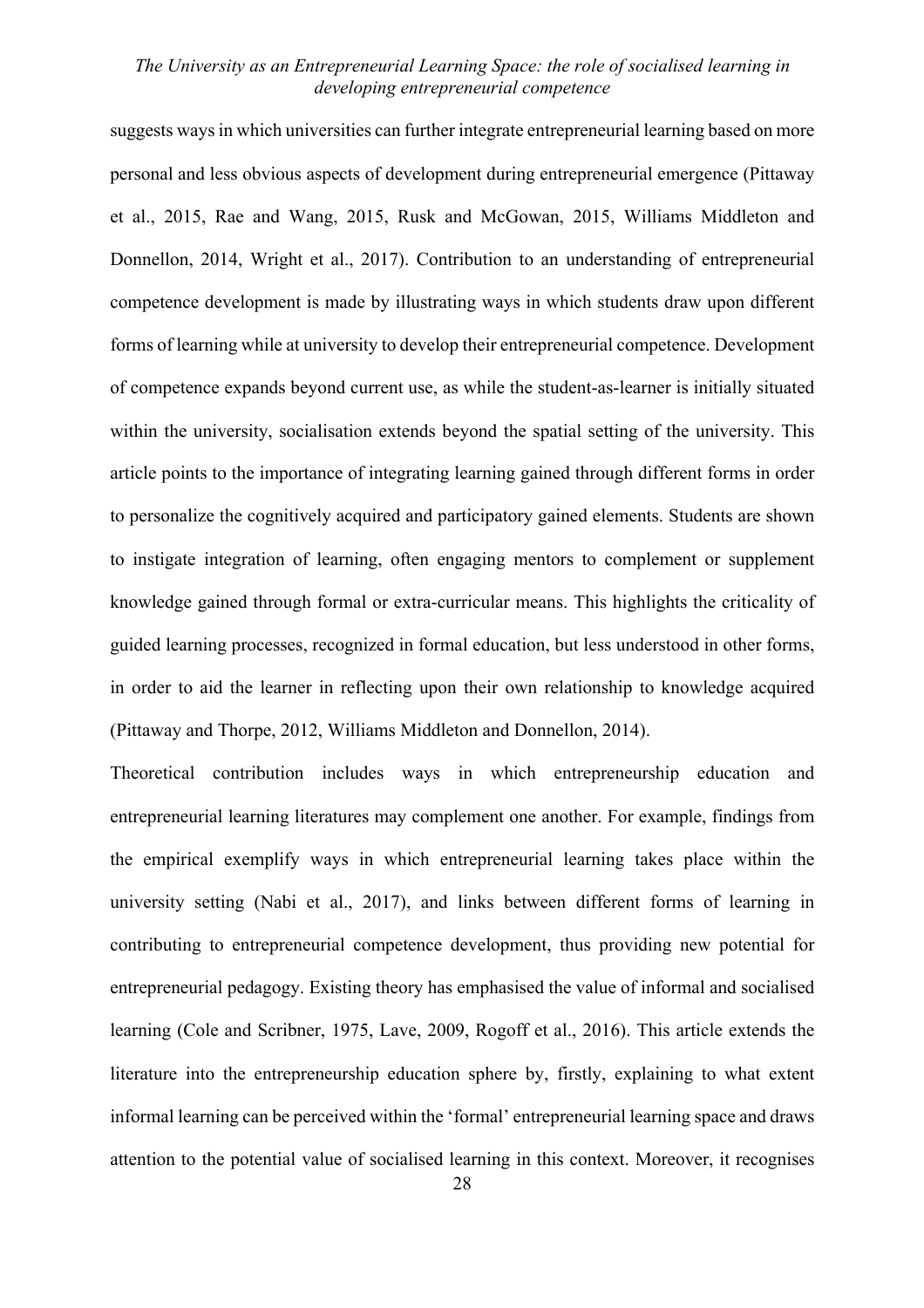and describes the relevant role of mentors combined with learning by doing in the process of entrepreneurial learning (Cope and Watts, 2000, Sullivan, 2000) and how they facilitate "generative learning" (Barrett and Peterson, 2000, Gibb, 1997).

The article also validates research emphasising educational attainment's positive impact on entrepreneurship (see for example Kyrö, 2005, Reynolds and Curtin, 2008). The study illustrates how universities contribute to students (as aspiring entrepreneurs) becoming independent learners, by facilitating contacts that makes socialised learning possible (Williams Middleton and Donnellon, 2017, Zozimo et al., 2017), while also premising ways in which engagement in formal entrepreneurship education qualifies learning gained. This reinforces the role of the university in learning, as the empirical study showed that participant who took part in formal entrepreneurship education refined their socialised learning to seek out qualified information, whereas the participants who were not formally educated in entrepreneurship utilized socialised learning to increasingly seek out help and support. For both groups, the learning gained through the university setting enabled them to decrease their dependence on feedback and increase their self-directed learning. The university is perhaps unique in time, space and structure in being able to integrate often separated forms of learning to prepare the individual aiming to become entrepreneurial (Rae and Wang, 2015, Williams Middleton and Donnellon, 2017). Therefore, universities need to take more responsibility for the entirety of learning that takes place within their boundaries and dedicate resources to orchestrate informal learning opportunities.

Given policy interest in developing entrepreneurial competence while at university (European Commission, 2008), this article suggests that more attention be paid to how to directly fund or at least incentivise informal learning settings. Students may be significantly limited in accessing qualified socialised learning without being situated at the university. This can be illustrated in some of the empirical findings, which show that the socialisation gained while at university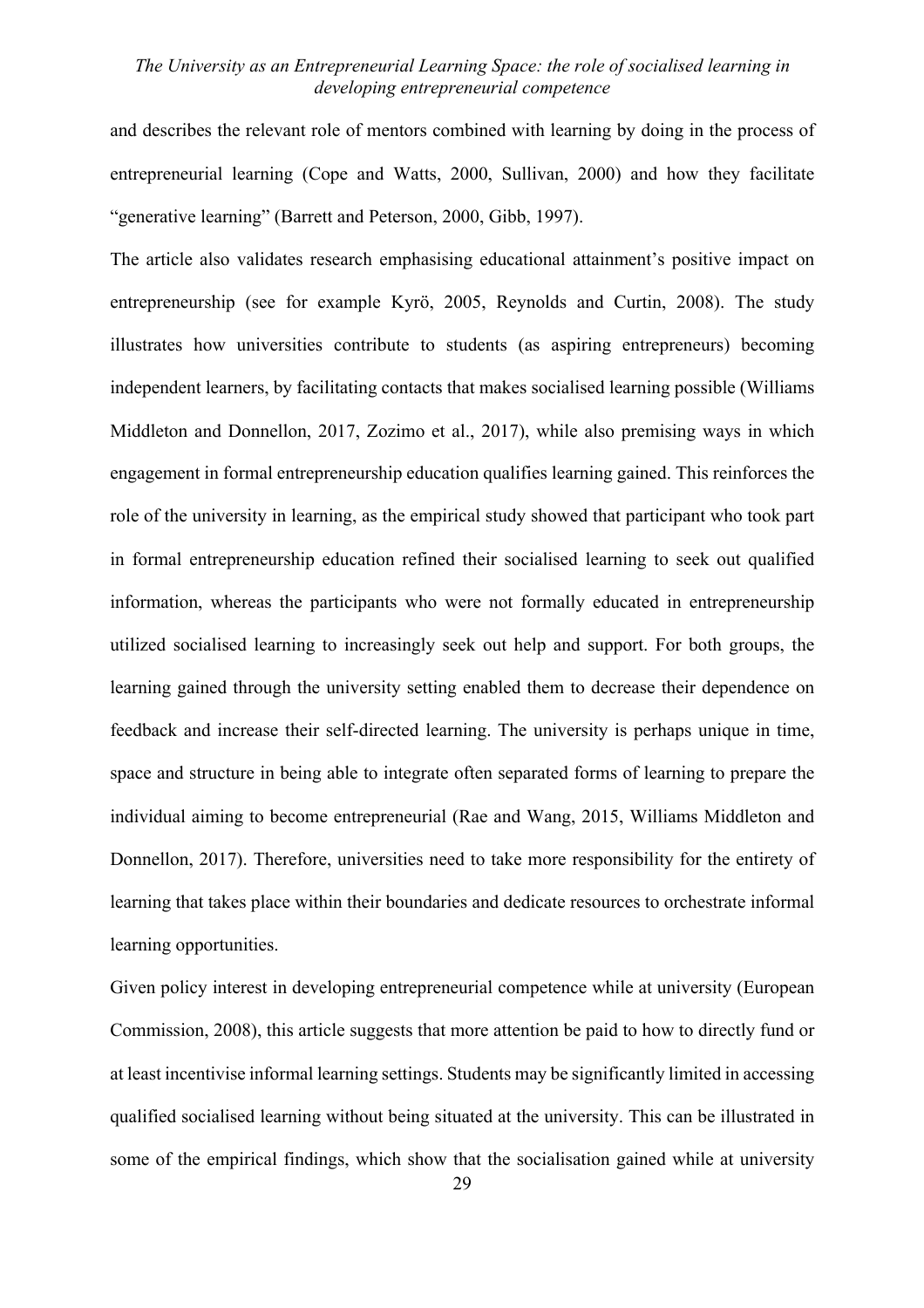spans beyond the student tenure at university. Person to person relationships remain constant across the transition from university to the outside world, even though the roles these persons take on may change. For example, while at university, socialised learning may be gained through someone primarily seen as a classmate. However, once the student transitions outside the university, the same person may be positioned as a co-founder or an advisor. Contact with business advisors, identified as strong contributors to competence development, are seen to endure, whereas contacts with lecturers or faculty diminish once the student leaves the formal educational context, sometimes even while still within the university setting. The distinction of a role is also seen to blur depending upon how actors are perceived to engage; for example, a faculty member may transform to a mentor. Thus, universities could play a key role in facilitating access to the entirety of learning through dedicating resources to orchestrate informal learning opportunities and enabling interaction with different agents.

#### *Future Research*

Several areas for future research emerge from this study, represented through the following questions. How can educators engage in promoting the development of entrepreneurial competence through different forms of learning (formal, non-formal, informal) and what activities and support can universities provide? If and how could informal learning be assessed while at university, and who should be involved in assessment? How can the university be (re) designed to enhance entrepreneurial learning (for students and staff)? What are the implications for the future of universities as centres of knowledge? Also, given the intended limited investigation of cross-cultural analysis in the article, as this was outside the scope of inquiry, there is potential to investigate the culturally situated role of the university, in relation to entrepreneurship, and the influence on informal learning of university students. Addressing these and similar types of questions provides the opportunity to extend understanding of the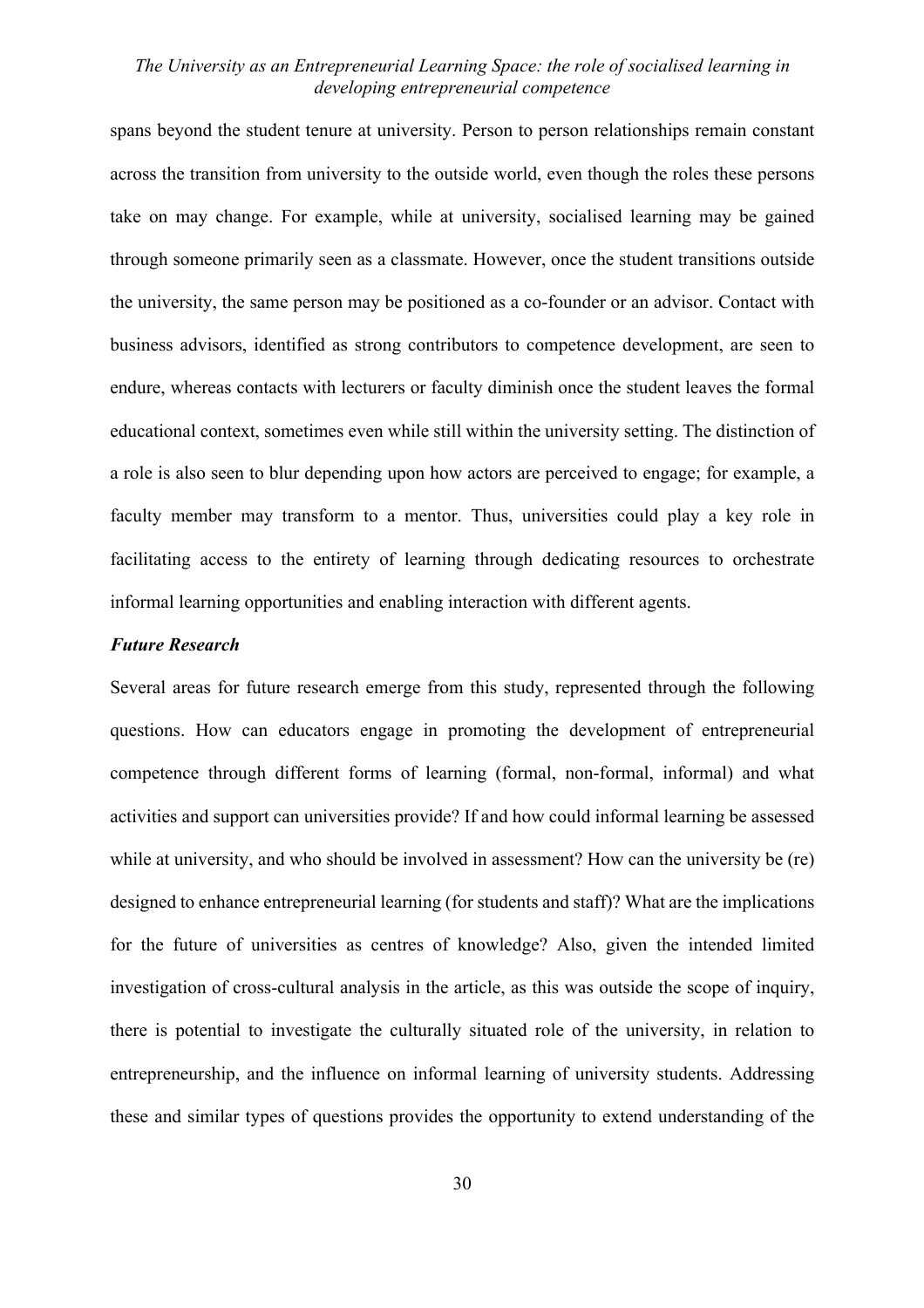university as an entrepreneurial playground supporting personalized development of entrepreneurial competence.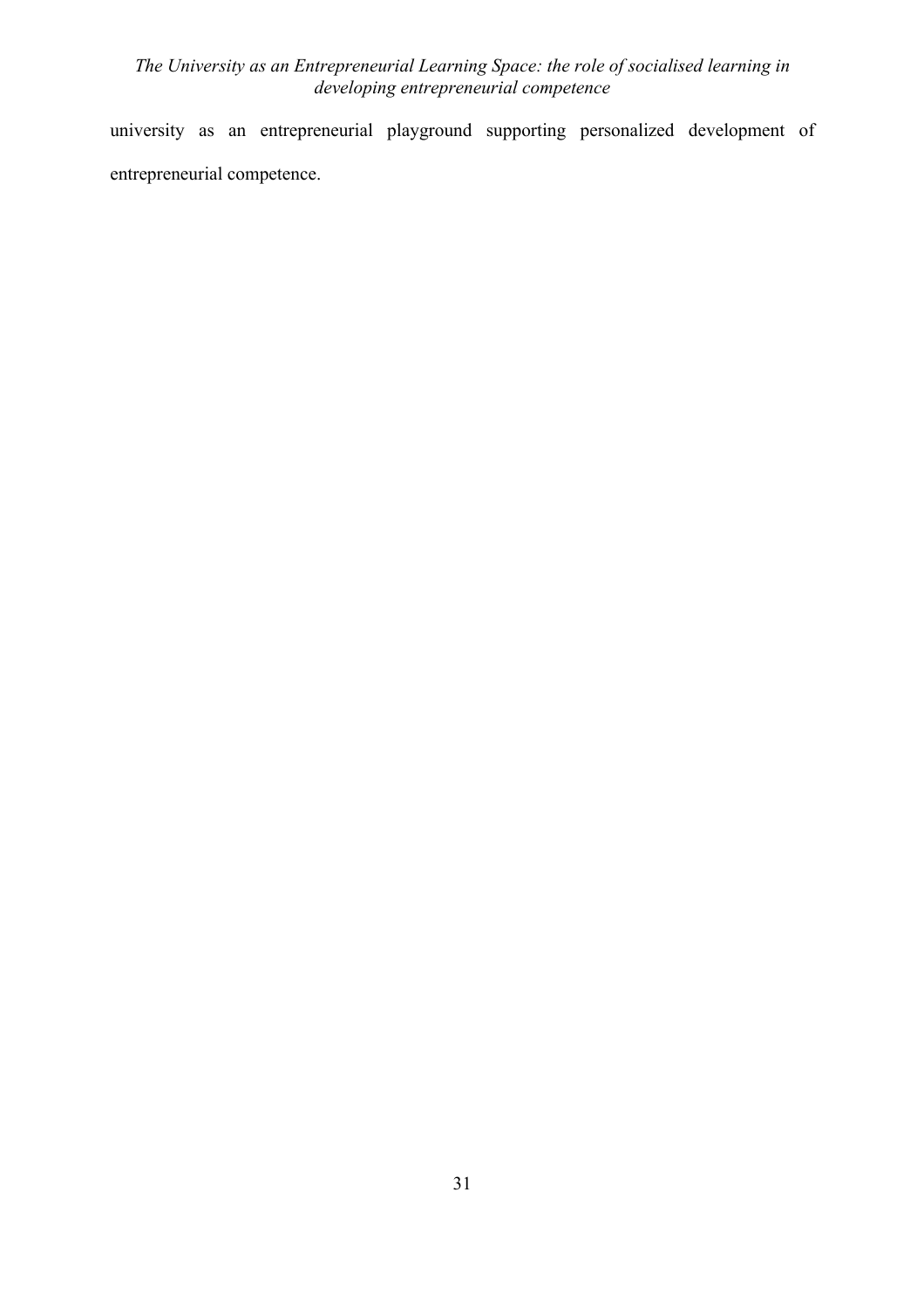#### **References**

- Arthur, S. J., Hisrich, R. D. & Cabrera, Á. (2012), "The importance of education in the entrepreneurial process: a world view". *Journal of Small Business and Enterprise Development,* Vol. 19, No. 3, pp. 500-514.
- Audretsch, D. B. (2014), "From the entrepreneurial university to the university for the entrepreneurial society". *Journal of Technology Transfer,* Vol. 39, No. 3, pp. 313-321.
- Azuma, H. (1994), "Two modes of cognitive socialization in Japan and the United States". *Cross-cultural roots of minority child development,* Vol., No., pp. 275-284.
- Bacigalupo, M., Kampylis, P., Punie, Y. & Van Den Brande, G. (2016), EntreComp: The entrepreneurship competence framework. Luxembourg: JRC European Commission.
- Bandura, A. (1969), "Social Learning Theory of Identificatory Processes", in Goslin, D. A. (ed.) *Handbook of Socialization Theory and Research.* Rand McNally & Company, pp. 213- 262.
- Bandura, A. (1977), *Social Learning Theory,* General Learning Press, New York, NY.
- Bandura, A. (1978), "The self system in reciprocal determinism". *American Psychologist,* Vol. 33, No. 4, pp. 344-358.
- Bandura, A. (2001), "Social Cognitive Theory: An Agentic Perspective". *Annual Review of Psychology,* Vol. 52, No. 1, pp. 1-26.
- Baron, R. A. & Tang, J. (2009), "Entrepreneurs' social skills and new venture performance: Mediating mechanisms and cultural generality". *Journal of Management,* Vol. 35, No. 2, pp. 282-306.
- Barrett, F. J. & Peterson, R. (2000), "Appreciative Learning Cultures: Developing Competencies for Global Organizing". *Organizational Development Journal,* Vol. 18, No. 2, pp. 10-21.
- Berglund, K., Gaddefors, J. & Lindgren, M. (2016), "Provoking identities: entrepreneurship and emerging identity positions in rural development". *Entrepreneurship & Regional Development,* Vol. 28, No. 1-2, pp. 76-96.
- Blenker, P., Korsgaard, S., Neergaard, H. & Thrane, C. (2011), "The questions we care about: paradigms and progression in entrepreneurship education". *Industry and Higher Education,* Vol. 25, No. 6, pp. 1-11.
- Bygrave, W. D. & Zacharakis, A. (2009), *The portable MBA in entrepreneurship,* John Wiley & Sons, Hoboken, NJ.
- Byrne, J., Fayolle, A. & Toutain, O. (2014), "Entrepreneurship Education: What We Know and What We Need to Know", in Chell, E. & Karatas-Özkan, M. (eds.), *Handbook of Research in Entrepreneurship and Small Business.* Edward Elgar, Cheltenham, UK, pp. 261-288.
- Cassell, C. & Symon, G. (2004), *Essential guide to qualitative methods in organizational research,* Sage, London, UK.
- Chell, E. (2014), "The Critical Incident Technique: philosophical underpinnings, method and application to a case of small business failure", in Chell, E. & Karatas-Özkan, M. (eds.), *Handbook of Research on Small Business and Entrepreneurship.* Edward Elgar, Cheltenham, UK, pp. 106-129.
- Cole, M. & Scribner, S. (1975), "Theorizing about socialization of cognition". *Ethos,* Vol. 3, No. 2, pp. 249-268.
- Colley, H., Hodkinson, P. & Malcolm, J. (2002), Non-formal learning: mapping the conceptual terrain, a consultation report. Leeds: University of Leeds.
- Collins, L., Smith, A. & Hannon, P. (2006), "Applying a synergistic learning approach in entrepreneurship education". *Management Learning,* Vol. 37, No. 3, pp. 335-354.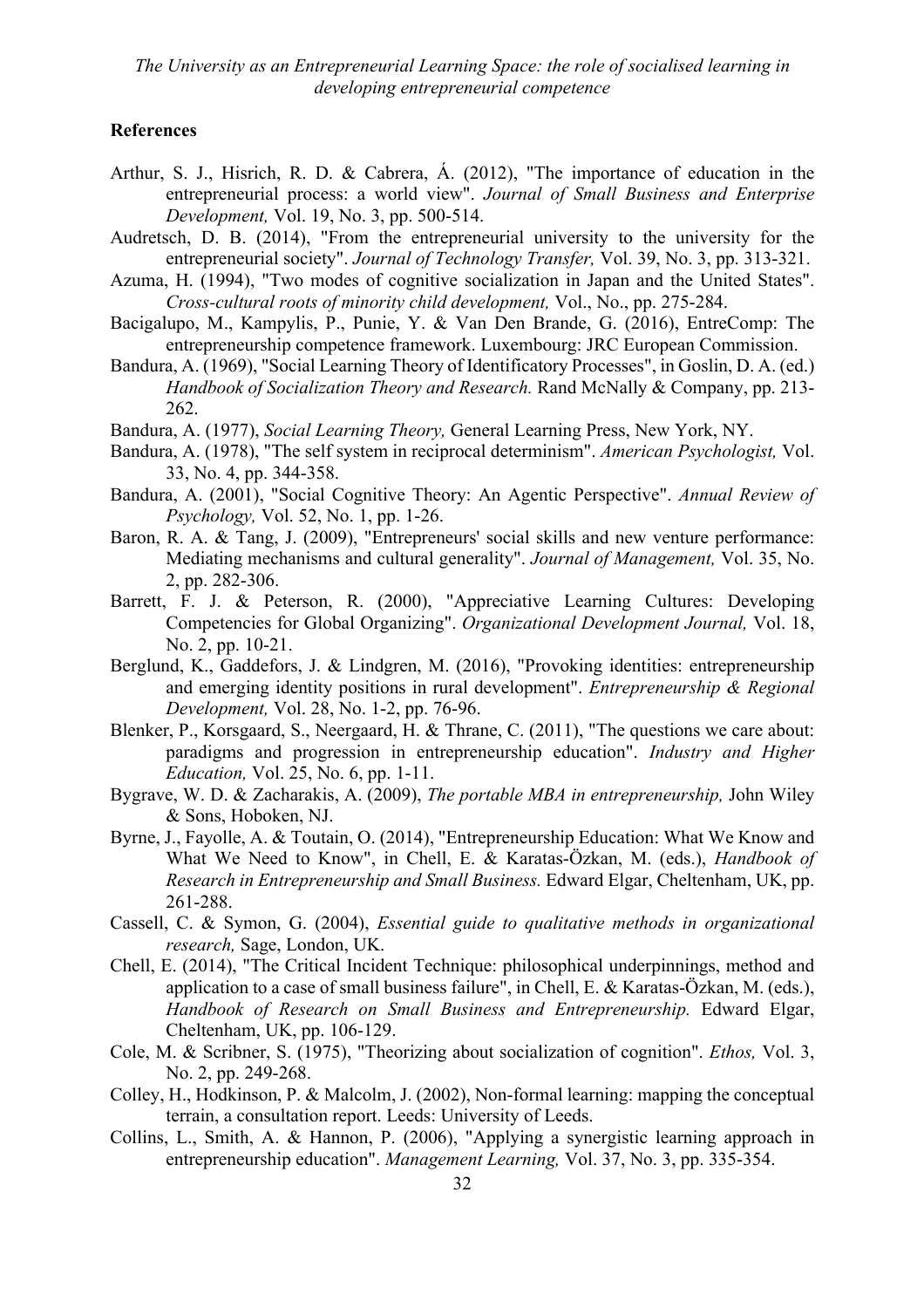- Cope, J. & Watts, G. (2000), "Learning by doing: An exploration of experience, critical incidents and reflection in entrepreneurial learning". *International Journal of Entrepreneurial Behaviour & Research,* Vol. 6, No. 3, pp. 104-124.
- Creswell, J. W. (2013), *Research design: Qualitative, quantitative, and mixed methods approaches,* Sage, Thousand Oaks, CA USA.
- Cruz, A. D., Hamilton, E. & Jack, S. L. (2012), "Understanding entrepreneurial cultures in family businesses: A study of family entrepreneurial teams in Honduras". *Journal of Family Business Strategy,* Vol. 3, No. 3, pp. 147-161.
- Curth, A., Chatzichristou, S., Devaux, A. & Allinson, R. (2015), Entrepreneurship education: a road to success. A compilation of evidence on the impact of entrepreneurship education strategies and measures. *In:* Commission, E. (ed.). Belgium: European Commission.
- Deakins, D. & Freel, M. S. (1998), "Entrepreneurial learning and the growth process in SMEs". *The Learning Organization,* Vol. 5, No. 3, pp. 144-155.
- Donnellon, A., Ollila, S. & Williams Middleton, K. (2014), "Constructing Entrepreneurial Identity in Entrepreneurship Education". *International Journal of Management Education,* Vol. 12, No. 3, pp. 490-499.
- Down, S. & Warren, L. (2008), "Constructing narratives of enterprise: clichés and entrepreneurial self-identity". *International Journal of Entrepreneurial Behaviour & Research,* Vol. 14, No. 1, pp. 4-23.
- Edelman, L., Manolova, T. & Brush, C. G. (2008), "Entrepreneurship Education: Correspondence Between Practices of Nascent Entrepreneurs and Textbook Prescriptions for Success". *Academy of Management Learning & Education,* Vol. 7, No. 1, pp. 56-70.
- European Commission (2008), Entrepreneurship in higher education, especially within nonbusiness studies. *In:* Directorate-General, E. a. I. (ed.). Brussels, Belgium: Directorate-General for Enterprise and Industry.
- Fayolle, A. & Gailly, B. (2008), "From craft to science: Teaching models and learning processes in entrepreneurship education". *Journal of European Industrial Training,* Vol. 32, No. 7, pp. 569-593.
- Feldman, J. M. (2001), "Towards the post-university: centres of higher learning and creative spaces as economic development and social change agents". *Economic and Industrial Democracy,* Vol. 22, No. 1, pp. 99-142.
- Foo, M. D., Uy, M. A. & Baron, R. A. (2009), "How Do Feelings Influence Effort? An Empirical Study of Entrepreneurs' Affect and Venture Effort". *Journal of Applied Psychology,* Vol. 94, No. 4, pp. 1086-1094.
- Gephart, R. P. (2004), "Qualitative research and the Academy of Management Journal". *Academy of Management Journal,* Vol. 47, No. 4, pp. 454-462.
- Gibb, A. A. (1996), "Entrepreneurship and Small Business Management: Can We Afford to Neglect Them in the Twenty-first Century Business School?". *British Journal of Management,* Vol. 7, No. 4, pp. 309-321.
- Gibb, A. A. (1997), "Small firms' training and competitiveness. Building on the small business as a learning organistion". *International Small Business Journal,* Vol. 15, No. 3, pp. 13- 29.
- Gioia, D. A., Corley, K. G. & Hamilton, A. L. (2013), "Seeking Qualitative Rigor in Inductive Research: Notes on the Gioia Methodology". *Organizational Research Methods,* Vol. 16, No. 1, pp. 15-31.
- Hamilton, E. (2011), "Entrepreneurial learning in family business: A situated learning perspective". *Journal of Small Business and Enterprise Development,* Vol. 8, No. 1, pp. 8-26.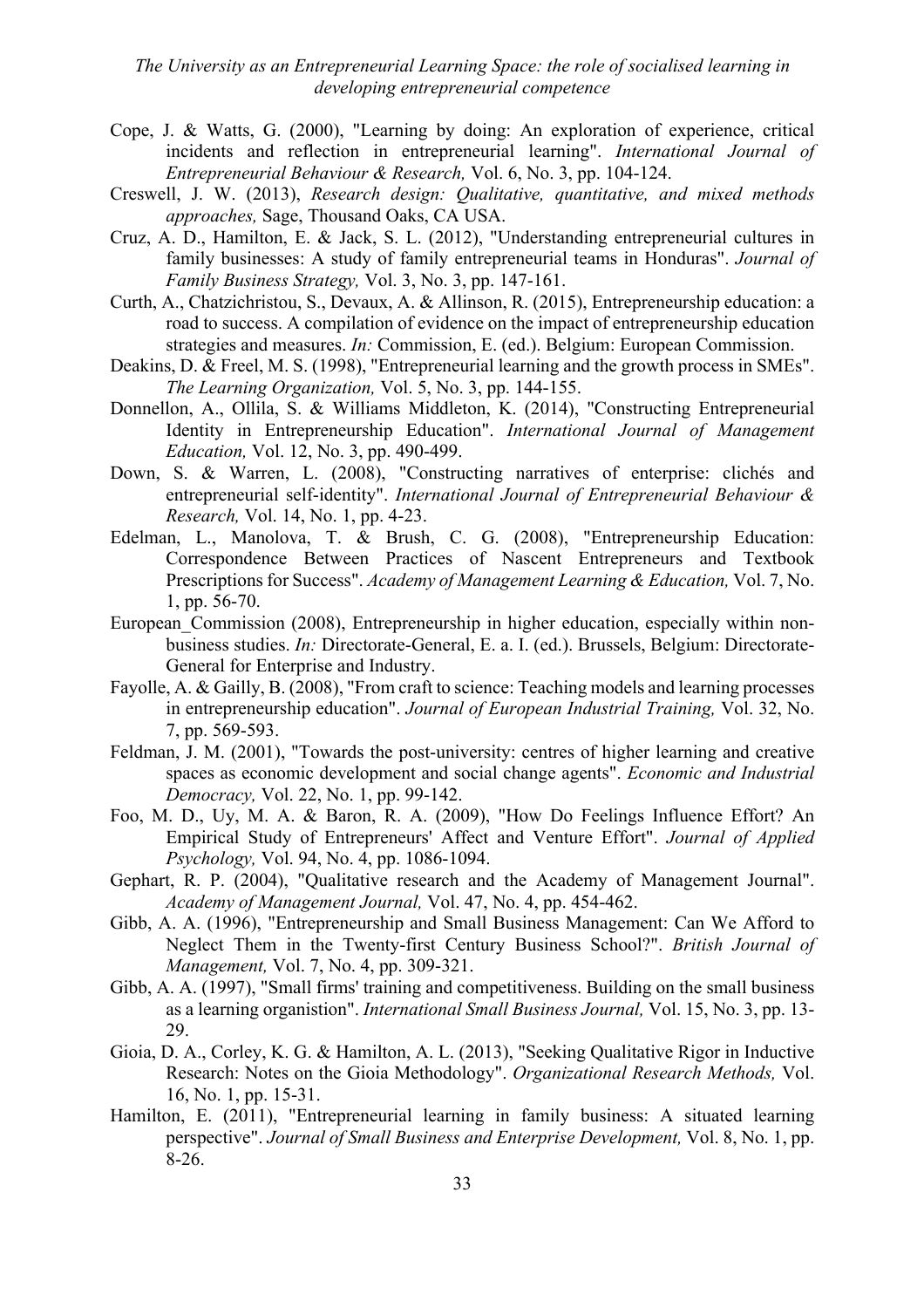- Handley, K., Sturdy, A., Fincham, R. & Clark, T. (2006), "Within and beyond communities of practice: Making sense of learning through participation, identity and practice". *Journal of Management Studies,* Vol. 43, No. 3, pp. 641-653.
- Heinonen, J. & Poikkijoki, S.-A. (2006), "An entrepreneurial-directed approach to entrepreneurship education: mission impossible?". *Journal of Management Development,* Vol. 25, No. 1, pp. 80-94.
- Herrmann, K., Hannon, P., Cox, J., Ternouth, P. & Crowley, T. (2008), Developing entrepreneurial graduates: putting entrepreneurship at the centre of higher education. London, UK: NESTA, NCGE, CIHE.
- Hjorth, D. & Johannisson, B. (2007), "Learning as an entrepreneurial process", in Fayolle, A. (ed.) *Handbook of Research in Entrepreneurship Education, Volume 1: A General Perspective.* Edward Elgar Publishing Limited, Cheltenham, UK, pp. 46-66.
- Honig, B. (2004), "Entrepreneurship education: toward a model of contingency-based business planning". *Academy of Management Learning & Education,* Vol. 3, No. 3, pp. 258-273.
- Illeris, K. (2018), "A comprehensive understanding of human learning", *Contemporary Theories of Learning.* Routledge, pp. 1-14.
- Jack, S. L. & Anderson, A. R. (2002), "The effects of embeddedness on the entrepreneurial process". *Journal of Business Venturing,* Vol. 17, No. 5, pp. 467-487.
- Jarvis, P. (2006), *Towards a Comprehensive Theory of Human Learning,* Routledge, London, UK.
- Johannisson, B. (2016), "Limits to and prospects of entrepreneurship education in the academic context". *Entrepreneurship & Regional Development,* Vol. 28, No. 5/6, pp. 403-423.
- Kolb, A. Y. & Kolb, D. A. (2005), "Learning Styles and Learning Spaces: Enhancing Experiential Learning in Higher Education". *Academy of Management Learning & Education,* Vol. 4, No. 2, pp. 193-212.
- Kolb, D. A. (1984), *Experiential Learning: Experience as a Source of Learning and Development,* Prentice-Hall, Englewood Cliffs, NJ.
- Konopaski, M., Jack, S. & Hamilton, E. (2015), "How family business members learn about continuity". *Academy of Management Learning & Education,* Vol. 14, No. 3, pp. 347- 364.
- Kyrö, P. (2005), "Entrepreneurial learning in a cross-cultural context challenges previous learning paradigms", in Kyrö, P. & Carrier, C. (eds.), *The Dynamics of Learning Entrepreneurship in a Cross-Cultural University Context.* University of Tampere, Hämeenlinna, Finland, pp. 68-103.
- Lackéus, M. (2014), "An emotion based approach to assessing entrepreneurial education". *International Journal of Management Education,* Vol. 12, No. 3, pp. 374-396.
- Lackéus, M. (2015), Entrepreneurship in education: What, why, when, how. *In:* Oecd (ed.). Paris, France: European Commission.
- Lackéus, M., Lundqvist, M. & Williams Middleton, K. (2016), "Bridging the traditionalprogressive education rift through entrepreneurship". *International Journal of Entrepreneurial Behavior & Research,* Vol. 22, No. 6, pp. 777-803.
- Lackéus, M. & Williams Middleton, K. (2015), "Venture creation programs: bridging entrepreneurship education and technology transfer". *Education and Training,* Vol. 57, No. 1, pp. 48-73.
- Lave, J. (2009), "The practice of learning". *Contemporary theories of learning: Learning theorists… in their own words,* Vol., No., pp. 200-208.
- Lave, J. & Wenger, E. (1991), *Situated Learning: Legitimate Peripheral Participation,* Cambridge University Press, Cambridge, UK.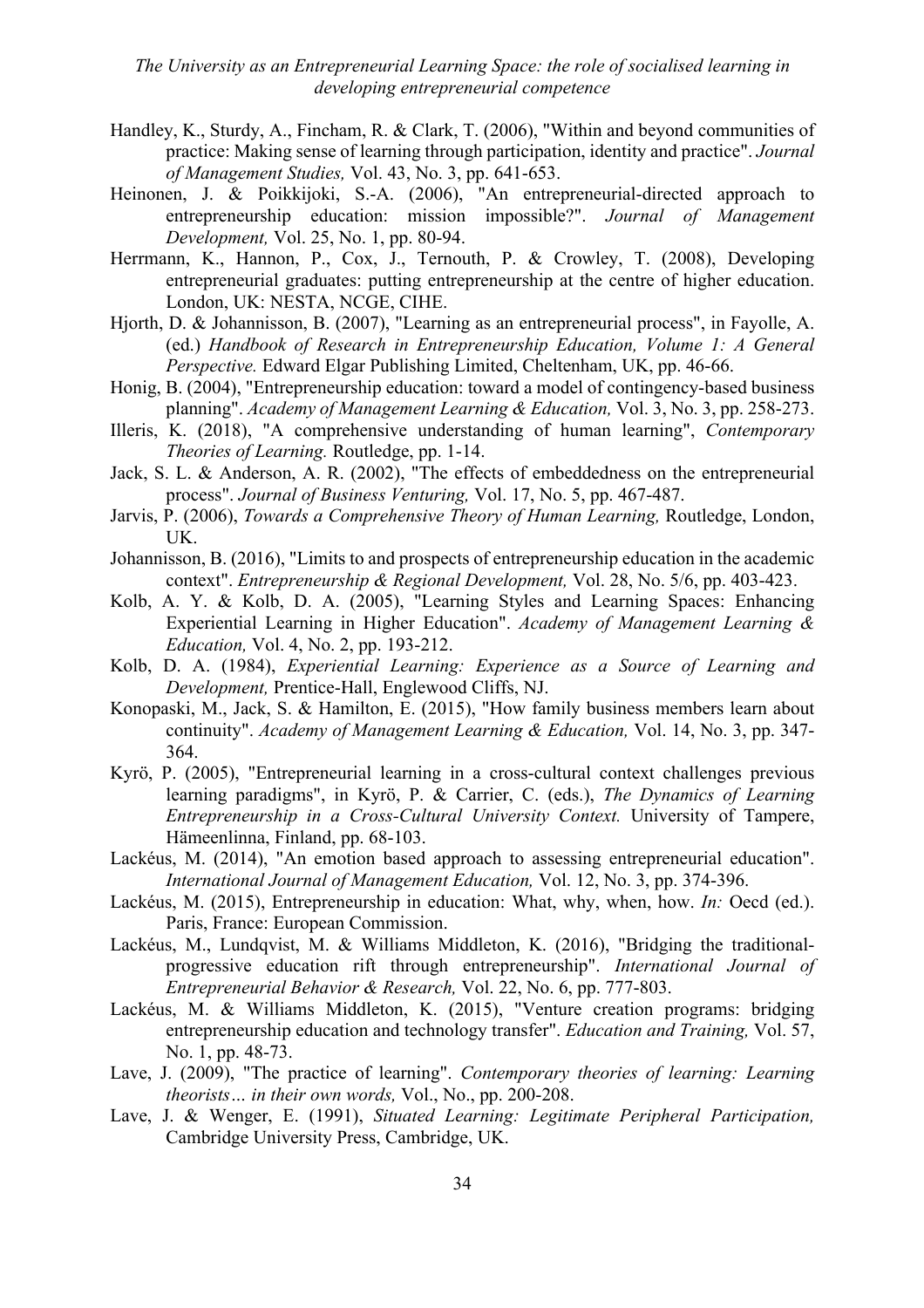- Lee, F. (1997), "When the going gets tough, do the tough ask for help? Help seeking and power motivation in organizations". *Organizational Behavior and Human Decision Processes,* Vol. 72, No. 3, pp. 336-363.
- Lefebvre, M. R. & Redien-Collot, R. (2013), ""How to Do Things with Words": The Discursive Dimension of Experiential Learning in Entrepreneurial Mentoring Dyads". *Journal of Small Business Management,* Vol. 51, No. 3, pp. 370-393.
- Lewin, K. (1951), *Field Theory in Social Science: Selected Theoretical Papers,* Basic Books, New York, NY.
- Lundqvist, M., Williams Middleton, K. & Nowell, P. (2015), "Entrepreneurial identity and role expectations in nascent entrepreneurship". *Industry and Higher Education,* Vol. 29, No. 5, pp. 327-344.
- Lundqvist, M. A. (2014), "The importance of surrogate entrepreneurship for incubated Swedish technology ventures". *Technovation,* Vol. 34, No. 2, pp. 93-100.
- Marsick, V. J. & Watkins, K. E. (2001), "Informal and incidental learning". *New directions for adult and continuing education,* Vol. 2001, No. 89, pp. 25-34.
- Mckeever, E., Jack, S. & Anderson, A. (2015), "Embedded entrepreneurship in the creative reconstruction of place". *Journal of Business Venturing,* Vol. 30, No. 1, pp. 50-65.
- Mitchelmore, S. & Rowley, J. (2010), "Entrepreneurial competencies: a literature review and development agenda". *International Journal of Entrepreneurial Behaviour & Research,* Vol. 16, No. 2, pp. 92-111.
- Morris, M. H., Pryor, C. G. & Schindehutte, M. (2012), *Entrepreneurship as Experience: How Events Create Ventures and Ventures Create Entrepreneurs,* Edward Elgar, Cheltenham, UK.
- Mwasalwiba, E. S. (2010), "Entrepreneurship education: a review of its objectives, teaching methods, and impact indicators". *Education + Training,* Vol. 52, No. 1, pp. 20-47.
- Nabi, G., Liñán, F., Krueger, N., Fayolle, A. & Walmsley, A. (2017), "The impact of entrepreneurship education in higher education: A systematic review and research agenda". *Academy of Management Learning & Education,* Vol. 16, No. 2, pp. 277-299.
- Neck, H. M. & Corbett, A. C. (2018), "The Scholarship of Teaching and Learning Entrepreneurship". *Entrepreneurship Education and Pedagogy,* Vol. 1, No. 1, pp. 8-41.
- Neergaard, H. & Ulhøi, J. P. (2007), *Handbook of qualitative research methods in entrepreneurship,* Edward Elgar Publishing, Cheltenham, UK.
- Nicolini, D. & Mesnar, M. B. (1995), "The social construction of organisational learning: conceptual and practical issues in the field". *Human Relations,* Vol. 48, No. 7, pp. 727- 747.
- Nielsen, S. L. & Gartner, W. B. (2017), "Am I a student and/or entrepreneur? Multiple identities in student entrepreneurship". *Education + Training,* Vol. 59, No. 2, pp. 135-154.
- Pittaway, L. & Edwards, C. (2012), "Assessment: examining practice in entrepreneurship education". *Education + Training,* Vol. 54, No. 8, pp. 778-800.
- Pittaway, L. & Thorpe, R. (2012), "A framework for entrepreneurial learning: A tribute to Jason Cope". *Entrepreneurship & Regional Development,* Vol. 24, No. 9-10, pp. 837-859.
- Pittaway, L. A., Gazzard, J., Shore, A. & Williamson, T. (2015), "Student clubs: experiences in entrepreneurial learning". *Entrepreneurship & Regional Development,* Vol. 27, No. 3/4, pp. 127-153.
- Rae, D. (2005), "Entrepreneurial learning: a narrative-based conceptual model". *Journal of Small Business and Enterprise Development,* Vol. 12, No. 3, pp. 323-335.
- Rae, D. (2006), "Entrepreneurial learning: A conceptual framework for technology-based enterprise". *Technology analysis & strategic management,* Vol. 18, No. 1, pp. 39-56.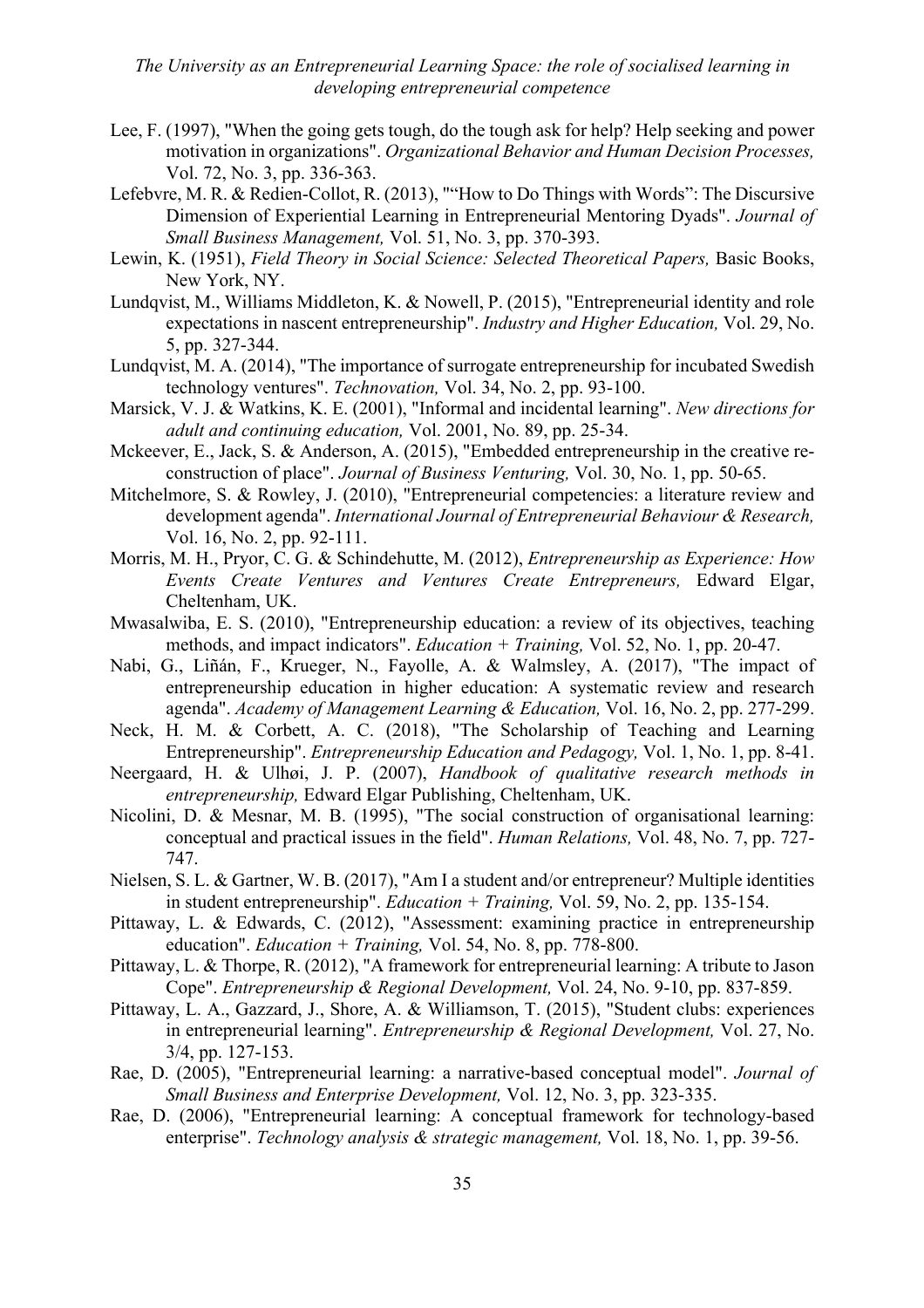- Rae, D., Martin, L. M., Antcliff, V. & Hannon, P. (2012), "Enterprise and entrepreneurship in English higher education: 2010 and beyond". *Journal of Small Business and Enterprise Development,* Vol. 19, No. 3, pp. 380-401.
- Rae, D. & Wang, C. L. (2015), *Entrepreneurial Learning: New Perspectives in Research, Education and Practice,* Routledge, New York, NY USA.
- Rasmussen, E. & Sørheim, R. (2006), "Action-based entrepreneurship education". *Technovation,* Vol. 26, No. 2, pp. 185-194.
- Rauch, A. & Hulsink, W. (2015), "Putting entrepreneurship education where the intention to act lies: An investigation into the impact of entrepreneurship education on entrepreneurial behavior". *Academy of Management Learning & Education,* Vol. 14, No. 2, pp. 187-204.
- Reynolds, P. D. & Curtin, R. T. (2008), "Business Creation in the United States: Panel Study of Entrepreneurial Dynamics II Initial Assessment. ". *Foundations and Trends in Entrepreneurship,* Vol. 4, No. 3, pp. 155-307.
- Rigg, C. & O'dwyer, B. (2012), "Becoming an entrepreneur: researching the role of mentors in identity construction". *Education + Training,* Vol. 54, No. 4, pp. 319-329.
- Roberts, J. W. (2012), *Beyond Learning By Doing,* Routledge, New York, NY USA.
- Rogoff, B., Callanan, M., Gutierrez, K. D. & Erickson, F. (2016), "The organization of informal learning". *Review of Research in Education,* Vol. 40, No. 1, pp. 356-401.
- Rusk, M. & Mcgowan, P. (2015), Entrepreneurial learning in context: An exploration of learning models in different domains. *European Conference on Innovation and Entrepreneurship.*
- Sadler-Smith, E. & Shefy, E. (2007), "Developing intuitive awareness in management education". *Academy of Management Learning & Education,* Vol. 6, No. 2, pp. 186- 205.
- Sansone, C., Morf, C. C. & Panter, A. T. (2004), *The Sage Handbook of Methods in Social Psychology,* Sage Publications, Inc., Thousand Oaks, CA USA.
- Sarasvathy, S. D. (2008), *Effectuation: Elements of Entrepreneurial Expertise,* Edward Elgar, Cheltenham, UK.
- Sfard, A. (1998), "On two metaphors for learning and the dangers of choosing just one". *Educational researcher,* Vol. 27, No. 2, pp. 4-13.
- Siegel, D. & Wright, M. (2015), "Academic Entrepreneurship: Time for a Rethink?". *British Journal of Management,* Vol. 26, No. 4, pp. 582-595.
- Sieger, P., Fueglistaller, U. & Zellweger, T. (2016), Student Entrepreneurship 2016: Insights From 50 Countries. *International GUESSS Report.* St. Gallen/Bern, Switzerland: KMU-HSG/IMU.
- Sullivan, R. (2000), "Entrepreneurial learning and mentoring". *International Journal of Entrepreneurial Behaviour & Research,* Vol. 6, No. 3, pp. 160-175.
- Taylor, D. W. & Thorpe, R. (2004), "Entrepreneurial learning: a process of co-participation". *Journal of Small Business and Enterprise Development,* Vol. 11, No. 2, pp. 203-211.
- Tuschling, A. & Engemann, C. (2006), "From education to lifelong learning: The emerging regime of learning in the European Union". *Educational Philosophy and Theory,* Vol. 38, No. 4, pp. 451-469.
- Williams Middleton, K. (2013), "Becoming entrepreneurial: gaining legitimacy in the nascent phase". *International Journal of Entrepreneurial Behaviour & Research,* Vol. 19, No. 4, pp. 404-424.
- Williams Middleton, K. & Donnellon, A. (2014), "Personalizing Entrepreneurial Learning: A Pedagogy for Facilitating the Know Why". *Entrepreneurship Research Journal,* Vol. 4, No. 2, pp. 167-204.